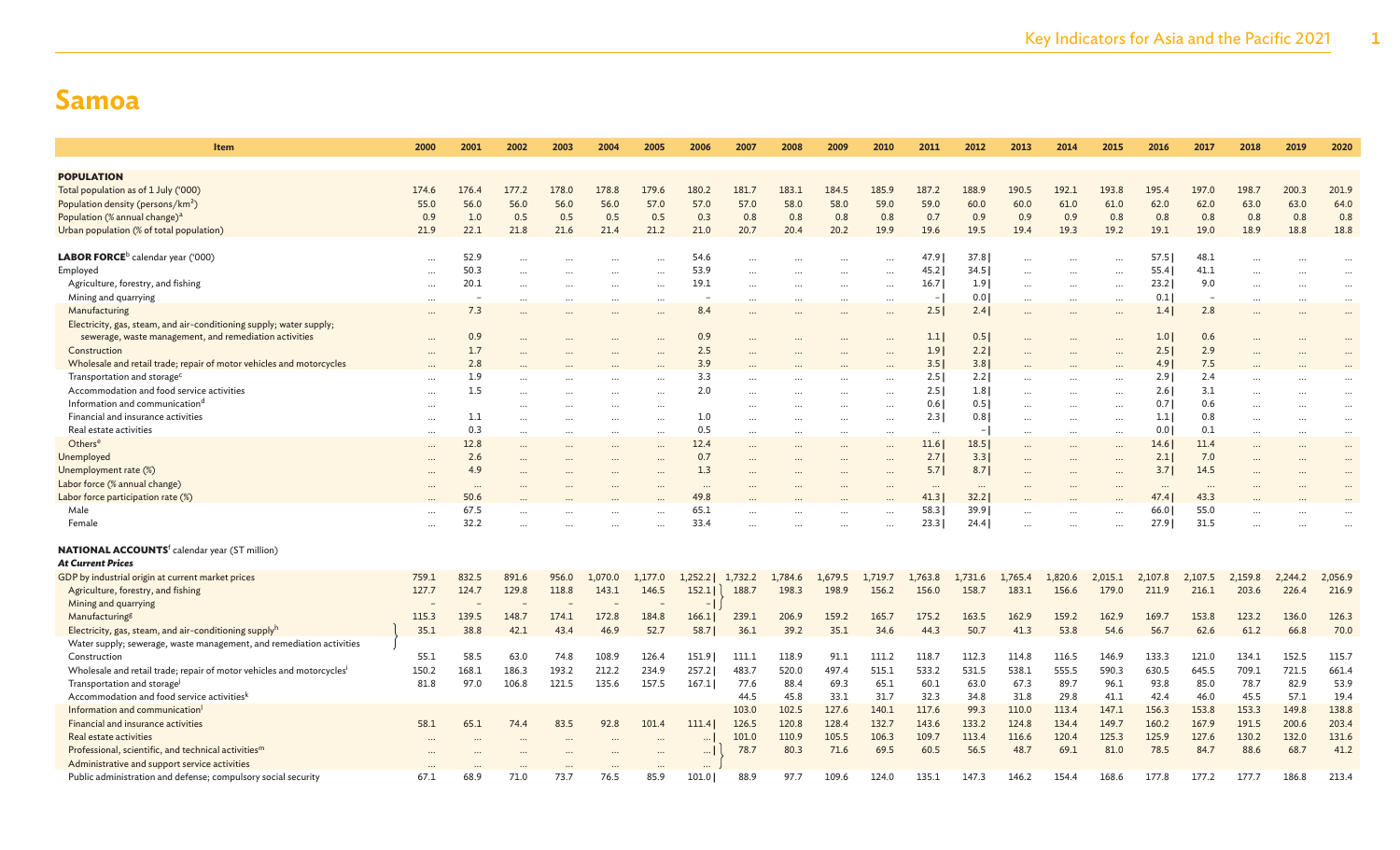| Item                                                                                                                          | 2000         | 2001         | 2002         | 2003         | 2004         | 2005         | 2006                     | 2007         | 2008                 | 2009         | 2010        | 2011        | 2012         | 2013         | 2014        | 2015         | 2016         | 2017         | 2018         | 2019         | 2020                 |
|-------------------------------------------------------------------------------------------------------------------------------|--------------|--------------|--------------|--------------|--------------|--------------|--------------------------|--------------|----------------------|--------------|-------------|-------------|--------------|--------------|-------------|--------------|--------------|--------------|--------------|--------------|----------------------|
| Education                                                                                                                     |              |              |              |              |              |              |                          |              |                      |              |             |             |              |              |             |              |              |              |              |              |                      |
| Human health and social work activities                                                                                       |              |              |              |              |              |              |                          |              |                      |              |             |             |              |              |             |              |              |              |              |              |                      |
| Arts, entertainment, and recreation                                                                                           |              |              |              |              |              |              |                          |              |                      |              |             |             |              |              |             |              |              |              |              |              |                      |
| Other service activities <sup>n</sup>                                                                                         | 76.5         | 80.9         | 79.6         | 84.8         | 94.4         | 101.1        | 101.7                    | 53.3         | 54.7                 | 52.6         | 67.5        | 77.3        | 67.6         | 79.9         | 67.9        | 72.7         | 70.9         | 66.5         | 63.2         | 63.0         | 64.9                 |
| Activities of households as employers; undifferentiated goods- and                                                            |              |              |              |              |              |              |                          |              |                      |              |             |             |              |              |             |              |              |              |              |              |                      |
| services-producing activities of households for own use                                                                       |              |              |              |              |              |              |                          |              |                      |              |             |             |              |              |             |              |              |              |              |              |                      |
| Activities of extraterritorial organizations and bodies                                                                       |              |              |              |              |              |              |                          |              |                      |              |             |             |              |              |             |              |              |              |              |              |                      |
| Gross value added at basic prices                                                                                             |              |              |              |              |              |              |                          |              |                      |              |             |             |              |              |             |              |              |              |              |              |                      |
| Taxes less subsidies on production and imports                                                                                |              |              |              |              |              |              |                          |              |                      |              |             |             |              |              |             |              |              |              |              |              |                      |
| Net factor income from abroad                                                                                                 |              |              | $\cdots$     |              | $\cdots$     | $\cdots$     | $\ddotsc$                |              | $\ddot{\phantom{a}}$ |              |             | $\cdots$    |              |              |             |              |              |              |              |              | $\ddot{\phantom{a}}$ |
| Less: Financial intermediation services indirectly measured                                                                   | 7.9          | 9.0          | 10.2         | 11.8         | 13.2         | 14.2         | 14.8                     | $\ddots$     |                      |              |             |             |              |              |             |              |              |              |              |              |                      |
| GNI                                                                                                                           |              |              |              |              |              |              |                          |              |                      |              |             |             |              |              |             |              |              |              |              |              |                      |
|                                                                                                                               |              |              |              |              |              |              |                          |              |                      |              |             |             |              |              |             |              |              |              |              |              |                      |
| <b>Structure of Output</b> (% of GDP at current market prices)                                                                |              |              |              |              |              |              |                          |              |                      |              |             |             |              |              |             |              |              |              |              |              |                      |
| Agriculture                                                                                                                   | 16.7         | 14.8         | 14.4<br>28.1 | 12.3<br>30.2 | 13.2         | 12.3<br>30.6 | 12.0<br>29.7             | 10.9<br>22.3 | 11.1<br>20.5         | 11.8         | 9.1<br>18.1 | 8.8<br>19.2 | 9.2          | 10.4<br>18.1 | 8.6<br>18.1 | 8.9          | 10.1<br>17.1 | 10.3         | 9.4          | 10.1<br>15.8 | 10.5                 |
| Industry<br>Services                                                                                                          | 26.8<br>56.6 | 28.1<br>57.0 | 57.5         | 57.5         | 30.3<br>56.5 | 57.2         | 58.3                     | 66.8         | 68.4                 | 17.0<br>71.2 | 72.8        | 72.0        | 18.9<br>72.0 | 71.6         | 73.3        | 18.1<br>73.0 | 72.9         | 16.0<br>73.7 | 14.7<br>75.8 | 74.1         | 15.2<br>74.3         |
|                                                                                                                               |              |              |              |              |              |              |                          |              |                      |              |             |             |              |              |             |              |              |              |              |              |                      |
| <b>At Constant Prices</b>                                                                                                     |              |              |              |              |              |              |                          |              |                      |              |             |             |              |              |             |              |              |              |              |              |                      |
| GDP by industrial origin at 2002   2013 market prices                                                                         | 783.0        | 849.9        | 891.6        | 938.9        | 1,011.2      | 1,058.7      | 1,074.6                  | 1,844.7      | 1,804.2              | 1,778.0      | 1,820.9     | 1,826.4     | 1,752.1      | 1,765.5      | 1,811.9     | 1,934.0      | 2,005.6      | 1,993.9      | 2,008.6      | 2,057.0      | 1,868.3              |
| Agriculture, forestry, and fishing                                                                                            | 127.7        | 124.7        | 129.8        | 118.8        | 143.1        | 146.5        | 152.1                    | 236.0        | 208.4                | 206.2        | 187.7       | 179.9       | 172.1        | 183.1        | 184.5       | 188.0        | 201.5        | 215.7        | 189.0        | 193.4        | 182.2                |
| Mining and quarrying                                                                                                          |              |              |              |              |              |              | $\overline{\phantom{a}}$ |              |                      |              |             |             |              |              |             |              |              |              |              |              |                      |
| Manufacturing <sup>g</sup>                                                                                                    | 118.3        | 141.7        | 148.7        | 167.1        | 157.8        | 159.9        | 134.9                    | 251.9        | 213.4                | 174.4        | 178.7       | 179.5       | 164.7        | 162.9        | 151.9       | 148.1        | 158.2        | 138.3        | 110.2        | 123.8        | 109.6                |
| Electricity, gas, steam, and air-conditioning supplyh                                                                         | 34.1         | 38.1         | 42.1         | 43.0         | 44.1         | 45.5         | 47.6                     | 42.3         | 42.0                 | 36.5         | 35.8        | 42.8        | 47.6         | 41.3         | 54.9        | 55.6         | 55.9         | 59.3         | 58.0         | 62.1         | 62.7                 |
| Water supply; sewerage, waste management, and remediation activities                                                          |              |              |              |              |              |              |                          |              |                      |              |             |             |              |              |             |              |              |              |              |              |                      |
| Construction                                                                                                                  | 56.0         | 59.3         | 63.0         | 71.5         | 94.4         | 104.9        | 118.7                    | 118.0        | 124.5                | 95.8         | 116.0       | 122.3       | 113.1        | 114.8        | 117.3       | 148.4        | 129.3        | 113.6        | 127.9        | 146.2        | 108.0                |
| Wholesale and retail trade; repair of motor vehicles and motorcycles <sup>i</sup>                                             | 153.0        | 171.2        | 186.3        | 187.4        | 194.0        | 205.2        | 222.5                    | 480.7        | 509.6                | 531.5        | 544.1       | 557.3       | 539.8        | 538.1        | 547.1       | 562.1        | 610.0        | 609.1        | 656.1        | 661.6        | 623.9                |
| Transportation and storage                                                                                                    | 96.1         | 107.9        | 106.8        | 118.7        | 129.8        | 140.3        | 142.1                    | 62.3         | 78.3                 | 71.2         | 66.6        | 61.4        | 63.2         | 67.3         | 85.4        | 89.8         | 88.2         | 79.0         | 73.5         | 77.4         | 51.3                 |
| Accommodation and food service activities <sup>k</sup>                                                                        |              |              |              |              |              |              |                          | 40.7         | 42.9                 | 34.5         | 32.7        | 33.9        | 35.2         | 31.8         | 29.4        | 39.0         | 40.6         | 41.4         | 41.7         | 51.5         | 16.6                 |
| Information and communication <sup>1</sup>                                                                                    |              |              |              |              |              |              |                          | 148.7        | 121.6                | 132.0        | 137.3       | 117.2       | 98.2         | 110.0        | 105.3       | 127.2        | 134.1        | 135.9        | 131.2        | 131.2        | 125.2                |
| Financial and insurance activities                                                                                            | 62.6         | 67.3         | 74.4         | 82.5         | 90.0         | 93.7         | 98.3                     | 129.4        | 118.7                | 131.9        | 133.6       | 142.7       | 133.1        | 124.8        | 136.8       | 158.0        | 174.8        | 186.4        | 200.3        | 207.9        | 208.8                |
| Real estate activities                                                                                                        | $\ddotsc$    |              |              |              |              |              | $\ddotsc$                | 109.8        | 110.6                | 111.1        | 112.4       | 113.8       | 115.1        | 116.6        | 118.6       | 120.1        | 121.8        | 122.8        | 124.1        | 125.5        | 127.1                |
| Professional, scientific, and technical activities <sup>m</sup>                                                               |              |              |              |              |              |              |                          | 71.2         | 75.3                 | 73.2         | 68.9        | 60.8        | 58.0         | 48.7         | 67.3        | 81.7         | 81.0         | 87.1         | 92.5         | 70.5         | 41.0                 |
| Administrative and support service activities                                                                                 |              |              |              |              |              |              |                          |              |                      |              |             |             |              |              |             |              |              |              |              |              |                      |
| Public administration and defense; compulsory social security                                                                 | 64.5         | 67.6         | 71.0         | 75.0         | 78.9         | 81.1         | 81.9                     | 97.7         | 104.7                | 124.3        | 135.7       | 134.7       | 143.4        | 146.2        | 146.5       | 146.2        | 141.7        | 141.3        | 143.9        | 146.0        | 148.9                |
| Education                                                                                                                     |              |              |              |              |              |              |                          |              |                      |              |             |             |              |              |             |              |              |              |              |              |                      |
| Human health and social work activities                                                                                       |              |              |              |              |              |              |                          |              |                      |              |             |             |              |              |             |              |              |              |              |              |                      |
| Arts, entertainment, and recreation<br>Other service activities <sup>n</sup>                                                  | 79.6         | 81.9         | 79.6         | 85.8         | 90.8         | 93.6         | 88.8                     | 56.0         | 54.0                 | 55.4         | 71.4        | 80.2        | 68.5         | 79.9         | 67.1        | 69.6         | 68.5         | 64.0         | 60.3         | 59.9         | 62.8                 |
|                                                                                                                               |              |              |              |              |              |              |                          |              |                      |              |             |             |              |              |             |              |              |              |              |              |                      |
| Activities of households as employers; undifferentiated goods- and<br>services-producing activities of households for own use |              |              |              |              |              |              |                          |              |                      |              |             |             |              |              |             |              |              |              |              |              |                      |
| Activities of extraterritorial organizations and bodies                                                                       |              |              |              |              |              |              |                          |              |                      |              |             |             |              |              |             |              |              |              |              |              |                      |
| Gross value added at basic prices                                                                                             |              |              |              |              |              |              |                          |              |                      |              |             |             |              |              |             |              |              |              |              |              |                      |
| Taxes less subsidies on production and imports                                                                                |              |              |              |              |              |              |                          |              |                      |              |             |             |              |              |             |              |              |              |              |              |                      |
| Net factor income from abroad                                                                                                 |              |              |              |              |              |              |                          |              |                      |              |             |             |              |              |             |              |              |              |              |              |                      |
| Less: Financial intermediation services indirectly measured                                                                   | 9.0          | 9.6          | 10.2         | 10.9         | 11.6         | 12.0         | 12.3                     |              |                      |              |             |             |              |              |             |              |              |              |              |              |                      |
| GNI                                                                                                                           |              |              |              |              |              |              |                          |              |                      |              |             |             |              |              |             |              |              |              |              |              |                      |
|                                                                                                                               |              |              |              |              |              |              |                          |              |                      |              |             |             |              |              |             |              |              |              |              |              |                      |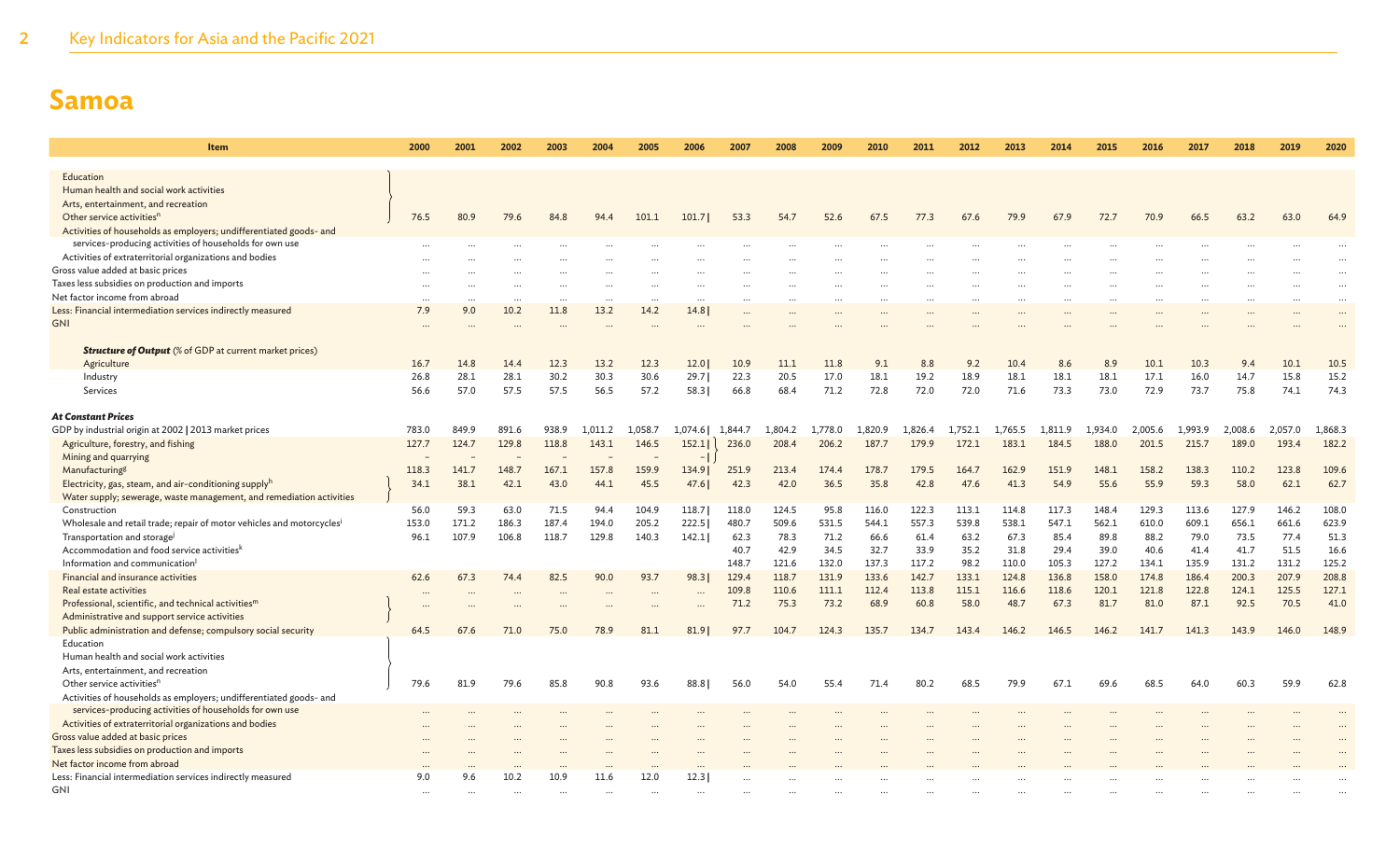| 2000      | 2001                                                                   | 2002                                                                     | 2003                                                                                                                     | 2004                                                                                                                     | 2005                                                                                                                        | 2006                                                                                                                    | 2007                                                                                                                         | 2008                                                                                        | 2009                                                                                                                                                                                  | 2010                                                                                                                                                                            | 2011                                                                                                                                                                                | 2012                                                                                                                                                                                  | 2013                                                                                                                                                                       | 2014                                                                                                                                                                            | 2015                                                                                                                                                              | 2016                                                                                                                                                         | 2017                                                                                                                                                              | 2018                                                                                                                                                              | 2019                                                                                                                                                                 | 2020                                                                                                                                                             |
|-----------|------------------------------------------------------------------------|--------------------------------------------------------------------------|--------------------------------------------------------------------------------------------------------------------------|--------------------------------------------------------------------------------------------------------------------------|-----------------------------------------------------------------------------------------------------------------------------|-------------------------------------------------------------------------------------------------------------------------|------------------------------------------------------------------------------------------------------------------------------|---------------------------------------------------------------------------------------------|---------------------------------------------------------------------------------------------------------------------------------------------------------------------------------------|---------------------------------------------------------------------------------------------------------------------------------------------------------------------------------|-------------------------------------------------------------------------------------------------------------------------------------------------------------------------------------|---------------------------------------------------------------------------------------------------------------------------------------------------------------------------------------|----------------------------------------------------------------------------------------------------------------------------------------------------------------------------|---------------------------------------------------------------------------------------------------------------------------------------------------------------------------------|-------------------------------------------------------------------------------------------------------------------------------------------------------------------|--------------------------------------------------------------------------------------------------------------------------------------------------------------|-------------------------------------------------------------------------------------------------------------------------------------------------------------------|-------------------------------------------------------------------------------------------------------------------------------------------------------------------|----------------------------------------------------------------------------------------------------------------------------------------------------------------------|------------------------------------------------------------------------------------------------------------------------------------------------------------------|
|           |                                                                        |                                                                          |                                                                                                                          |                                                                                                                          |                                                                                                                             |                                                                                                                         |                                                                                                                              |                                                                                             |                                                                                                                                                                                       |                                                                                                                                                                                 |                                                                                                                                                                                     |                                                                                                                                                                                       |                                                                                                                                                                            |                                                                                                                                                                                 |                                                                                                                                                                   |                                                                                                                                                              |                                                                                                                                                                   |                                                                                                                                                                   |                                                                                                                                                                      |                                                                                                                                                                  |
|           |                                                                        |                                                                          |                                                                                                                          |                                                                                                                          |                                                                                                                             |                                                                                                                         |                                                                                                                              |                                                                                             |                                                                                                                                                                                       |                                                                                                                                                                                 |                                                                                                                                                                                     |                                                                                                                                                                                       |                                                                                                                                                                            |                                                                                                                                                                                 |                                                                                                                                                                   |                                                                                                                                                              |                                                                                                                                                                   |                                                                                                                                                                   |                                                                                                                                                                      | $-9.2$                                                                                                                                                           |
|           |                                                                        |                                                                          |                                                                                                                          |                                                                                                                          |                                                                                                                             |                                                                                                                         |                                                                                                                              |                                                                                             |                                                                                                                                                                                       |                                                                                                                                                                                 |                                                                                                                                                                                     |                                                                                                                                                                                       |                                                                                                                                                                            |                                                                                                                                                                                 |                                                                                                                                                                   |                                                                                                                                                              |                                                                                                                                                                   |                                                                                                                                                                   |                                                                                                                                                                      | $-5.8$                                                                                                                                                           |
|           |                                                                        |                                                                          |                                                                                                                          |                                                                                                                          |                                                                                                                             |                                                                                                                         |                                                                                                                              |                                                                                             |                                                                                                                                                                                       |                                                                                                                                                                                 |                                                                                                                                                                                     |                                                                                                                                                                                       |                                                                                                                                                                            |                                                                                                                                                                                 |                                                                                                                                                                   |                                                                                                                                                              |                                                                                                                                                                   |                                                                                                                                                                   |                                                                                                                                                                      | $-15.6$                                                                                                                                                          |
| 6.2       | 8.8                                                                    | 4.5                                                                      | 6.0                                                                                                                      |                                                                                                                          |                                                                                                                             |                                                                                                                         | $\ddotsc$                                                                                                                    |                                                                                             | 4.1                                                                                                                                                                                   |                                                                                                                                                                                 |                                                                                                                                                                                     | $-3.6$                                                                                                                                                                                |                                                                                                                                                                            | 3.2                                                                                                                                                                             | 6.9                                                                                                                                                               | 4.8                                                                                                                                                          |                                                                                                                                                                   | 3.9                                                                                                                                                               | 0.5                                                                                                                                                                  | $-8.2$                                                                                                                                                           |
|           |                                                                        |                                                                          |                                                                                                                          |                                                                                                                          |                                                                                                                             |                                                                                                                         |                                                                                                                              |                                                                                             |                                                                                                                                                                                       |                                                                                                                                                                                 |                                                                                                                                                                                     |                                                                                                                                                                                       |                                                                                                                                                                            |                                                                                                                                                                                 |                                                                                                                                                                   |                                                                                                                                                              |                                                                                                                                                                   |                                                                                                                                                                   |                                                                                                                                                                      |                                                                                                                                                                  |
|           |                                                                        |                                                                          |                                                                                                                          |                                                                                                                          |                                                                                                                             |                                                                                                                         |                                                                                                                              |                                                                                             |                                                                                                                                                                                       |                                                                                                                                                                                 |                                                                                                                                                                                     |                                                                                                                                                                                       |                                                                                                                                                                            |                                                                                                                                                                                 |                                                                                                                                                                   |                                                                                                                                                              |                                                                                                                                                                   |                                                                                                                                                                   |                                                                                                                                                                      |                                                                                                                                                                  |
| 4.334     | 4,711                                                                  | 5,023                                                                    | 5,361                                                                                                                    | 5,973                                                                                                                    | 6,541                                                                                                                       | 6,928                                                                                                                   | 9,509                                                                                                                        | 9,722                                                                                       | 9,079                                                                                                                                                                                 | 9,226                                                                                                                                                                           | 9,391                                                                                                                                                                               | 9,140                                                                                                                                                                                 | 9,239                                                                                                                                                                      | 9,447                                                                                                                                                                           | 10,369                                                                                                                                                            | 10,755                                                                                                                                                       | 10,665                                                                                                                                                            | 10,840                                                                                                                                                            | 11,172                                                                                                                                                               | 10,157                                                                                                                                                           |
|           |                                                                        |                                                                          |                                                                                                                          |                                                                                                                          |                                                                                                                             |                                                                                                                         |                                                                                                                              |                                                                                             |                                                                                                                                                                                       |                                                                                                                                                                                 |                                                                                                                                                                                     |                                                                                                                                                                                       |                                                                                                                                                                            |                                                                                                                                                                                 |                                                                                                                                                                   |                                                                                                                                                              |                                                                                                                                                                   |                                                                                                                                                                   |                                                                                                                                                                      |                                                                                                                                                                  |
|           |                                                                        |                                                                          |                                                                                                                          |                                                                                                                          |                                                                                                                             |                                                                                                                         |                                                                                                                              |                                                                                             |                                                                                                                                                                                       |                                                                                                                                                                                 |                                                                                                                                                                                     |                                                                                                                                                                                       |                                                                                                                                                                            |                                                                                                                                                                                 |                                                                                                                                                                   |                                                                                                                                                              |                                                                                                                                                                   |                                                                                                                                                                   |                                                                                                                                                                      |                                                                                                                                                                  |
|           |                                                                        |                                                                          |                                                                                                                          |                                                                                                                          |                                                                                                                             |                                                                                                                         |                                                                                                                              |                                                                                             |                                                                                                                                                                                       |                                                                                                                                                                                 |                                                                                                                                                                                     |                                                                                                                                                                                       |                                                                                                                                                                            |                                                                                                                                                                                 |                                                                                                                                                                   |                                                                                                                                                              |                                                                                                                                                                   |                                                                                                                                                                   |                                                                                                                                                                      |                                                                                                                                                                  |
|           |                                                                        |                                                                          |                                                                                                                          |                                                                                                                          |                                                                                                                             |                                                                                                                         |                                                                                                                              |                                                                                             |                                                                                                                                                                                       |                                                                                                                                                                                 |                                                                                                                                                                                     |                                                                                                                                                                                       |                                                                                                                                                                            |                                                                                                                                                                                 |                                                                                                                                                                   |                                                                                                                                                              |                                                                                                                                                                   |                                                                                                                                                                   |                                                                                                                                                                      |                                                                                                                                                                  |
|           |                                                                        |                                                                          |                                                                                                                          |                                                                                                                          |                                                                                                                             |                                                                                                                         |                                                                                                                              |                                                                                             |                                                                                                                                                                                       |                                                                                                                                                                                 |                                                                                                                                                                                     |                                                                                                                                                                                       |                                                                                                                                                                            |                                                                                                                                                                                 |                                                                                                                                                                   |                                                                                                                                                              |                                                                                                                                                                   |                                                                                                                                                                   |                                                                                                                                                                      |                                                                                                                                                                  |
|           |                                                                        |                                                                          |                                                                                                                          |                                                                                                                          |                                                                                                                             |                                                                                                                         |                                                                                                                              |                                                                                             |                                                                                                                                                                                       |                                                                                                                                                                                 |                                                                                                                                                                                     |                                                                                                                                                                                       |                                                                                                                                                                            |                                                                                                                                                                                 |                                                                                                                                                                   |                                                                                                                                                              |                                                                                                                                                                   |                                                                                                                                                                   |                                                                                                                                                                      |                                                                                                                                                                  |
| 90.5      | 105.4                                                                  | 123.8                                                                    | 124.6                                                                                                                    | 123.3                                                                                                                    | 128.9                                                                                                                       | 113.5                                                                                                                   | 106.0                                                                                                                        | 106.0                                                                                       | 108.0                                                                                                                                                                                 | 111.7                                                                                                                                                                           | 112.3                                                                                                                                                                               | 113.0                                                                                                                                                                                 | 120.6                                                                                                                                                                      | 126.7                                                                                                                                                                           | 134.2                                                                                                                                                             | 149.4                                                                                                                                                        | 154.4                                                                                                                                                             | 153.5                                                                                                                                                             | 168.3                                                                                                                                                                | 172.4                                                                                                                                                            |
| 70.0      | 78.7                                                                   | 86.1                                                                     | 66.8                                                                                                                     | 47.9                                                                                                                     | 52.0                                                                                                                        | 58.3                                                                                                                    | 83.0                                                                                                                         | 94.0                                                                                        | 94.0                                                                                                                                                                                  | 94.0                                                                                                                                                                            | 97.9                                                                                                                                                                                | 93.0                                                                                                                                                                                  | 102.2                                                                                                                                                                      | 107.4                                                                                                                                                                           | 113.7                                                                                                                                                             | 134.2                                                                                                                                                        | 138.3                                                                                                                                                             | 138.4                                                                                                                                                             | 152.6                                                                                                                                                                | 156.8                                                                                                                                                            |
|           |                                                                        |                                                                          |                                                                                                                          |                                                                                                                          |                                                                                                                             |                                                                                                                         |                                                                                                                              |                                                                                             |                                                                                                                                                                                       |                                                                                                                                                                                 |                                                                                                                                                                                     |                                                                                                                                                                                       |                                                                                                                                                                            |                                                                                                                                                                                 |                                                                                                                                                                   |                                                                                                                                                              |                                                                                                                                                                   |                                                                                                                                                                   |                                                                                                                                                                      |                                                                                                                                                                  |
|           |                                                                        |                                                                          |                                                                                                                          |                                                                                                                          |                                                                                                                             |                                                                                                                         |                                                                                                                              |                                                                                             |                                                                                                                                                                                       |                                                                                                                                                                                 |                                                                                                                                                                                     |                                                                                                                                                                                       |                                                                                                                                                                            |                                                                                                                                                                                 |                                                                                                                                                                   |                                                                                                                                                              |                                                                                                                                                                   |                                                                                                                                                                   |                                                                                                                                                                      |                                                                                                                                                                  |
| 101.8     | 79.5                                                                   | 64.8                                                                     | 64.8                                                                                                                     | 75.4                                                                                                                     | 76.8                                                                                                                        | 79.6                                                                                                                    | 84.1                                                                                                                         | 93.8                                                                                        | 99.7                                                                                                                                                                                  | 100.5                                                                                                                                                                           | 105.7                                                                                                                                                                               | 107.9                                                                                                                                                                                 | 99.5                                                                                                                                                                       | 99.1                                                                                                                                                                            | 99.8                                                                                                                                                              | 101.1                                                                                                                                                        | 102.9                                                                                                                                                             | 107.2                                                                                                                                                             | 108.3                                                                                                                                                                | 106.6                                                                                                                                                            |
|           | $\ddotsc$                                                              |                                                                          |                                                                                                                          |                                                                                                                          |                                                                                                                             |                                                                                                                         |                                                                                                                              |                                                                                             |                                                                                                                                                                                       |                                                                                                                                                                                 |                                                                                                                                                                                     |                                                                                                                                                                                       |                                                                                                                                                                            |                                                                                                                                                                                 |                                                                                                                                                                   |                                                                                                                                                              |                                                                                                                                                                   |                                                                                                                                                                   |                                                                                                                                                                      | 110.4                                                                                                                                                            |
|           |                                                                        |                                                                          |                                                                                                                          |                                                                                                                          |                                                                                                                             |                                                                                                                         |                                                                                                                              |                                                                                             |                                                                                                                                                                                       |                                                                                                                                                                                 |                                                                                                                                                                                     |                                                                                                                                                                                       |                                                                                                                                                                            |                                                                                                                                                                                 |                                                                                                                                                                   |                                                                                                                                                              |                                                                                                                                                                   |                                                                                                                                                                   |                                                                                                                                                                      | 120.0                                                                                                                                                            |
|           |                                                                        |                                                                          |                                                                                                                          |                                                                                                                          |                                                                                                                             |                                                                                                                         |                                                                                                                              |                                                                                             |                                                                                                                                                                                       |                                                                                                                                                                                 |                                                                                                                                                                                     | 113.1                                                                                                                                                                                 |                                                                                                                                                                            |                                                                                                                                                                                 |                                                                                                                                                                   |                                                                                                                                                              | 96.6                                                                                                                                                              |                                                                                                                                                                   |                                                                                                                                                                      | 93.5                                                                                                                                                             |
|           |                                                                        |                                                                          |                                                                                                                          |                                                                                                                          |                                                                                                                             |                                                                                                                         |                                                                                                                              |                                                                                             |                                                                                                                                                                                       |                                                                                                                                                                                 |                                                                                                                                                                                     |                                                                                                                                                                                       |                                                                                                                                                                            |                                                                                                                                                                                 |                                                                                                                                                                   |                                                                                                                                                              |                                                                                                                                                                   |                                                                                                                                                                   |                                                                                                                                                                      | 89.6                                                                                                                                                             |
|           |                                                                        |                                                                          |                                                                                                                          |                                                                                                                          |                                                                                                                             |                                                                                                                         |                                                                                                                              |                                                                                             |                                                                                                                                                                                       |                                                                                                                                                                                 |                                                                                                                                                                                     |                                                                                                                                                                                       |                                                                                                                                                                            |                                                                                                                                                                                 |                                                                                                                                                                   |                                                                                                                                                              |                                                                                                                                                                   |                                                                                                                                                                   |                                                                                                                                                                      | 98.1                                                                                                                                                             |
|           |                                                                        |                                                                          | $\ddotsc$                                                                                                                | $\cdots$                                                                                                                 | $\ddotsc$                                                                                                                   | $\cdots$                                                                                                                | $\ddot{\phantom{a}}$                                                                                                         |                                                                                             |                                                                                                                                                                                       |                                                                                                                                                                                 |                                                                                                                                                                                     |                                                                                                                                                                                       |                                                                                                                                                                            |                                                                                                                                                                                 |                                                                                                                                                                   |                                                                                                                                                              |                                                                                                                                                                   |                                                                                                                                                                   |                                                                                                                                                                      | 99.2                                                                                                                                                             |
|           |                                                                        |                                                                          |                                                                                                                          |                                                                                                                          |                                                                                                                             |                                                                                                                         |                                                                                                                              |                                                                                             |                                                                                                                                                                                       |                                                                                                                                                                                 |                                                                                                                                                                                     |                                                                                                                                                                                       |                                                                                                                                                                            |                                                                                                                                                                                 |                                                                                                                                                                   |                                                                                                                                                              |                                                                                                                                                                   |                                                                                                                                                                   |                                                                                                                                                                      | 104.4                                                                                                                                                            |
|           |                                                                        |                                                                          |                                                                                                                          |                                                                                                                          |                                                                                                                             |                                                                                                                         |                                                                                                                              |                                                                                             |                                                                                                                                                                                       |                                                                                                                                                                                 |                                                                                                                                                                                     |                                                                                                                                                                                       |                                                                                                                                                                            |                                                                                                                                                                                 |                                                                                                                                                                   |                                                                                                                                                              |                                                                                                                                                                   |                                                                                                                                                                   |                                                                                                                                                                      | 104.2                                                                                                                                                            |
|           |                                                                        |                                                                          |                                                                                                                          |                                                                                                                          |                                                                                                                             |                                                                                                                         |                                                                                                                              |                                                                                             |                                                                                                                                                                                       |                                                                                                                                                                                 |                                                                                                                                                                                     |                                                                                                                                                                                       |                                                                                                                                                                            |                                                                                                                                                                                 |                                                                                                                                                                   |                                                                                                                                                              |                                                                                                                                                                   |                                                                                                                                                                   |                                                                                                                                                                      | 88.5                                                                                                                                                             |
|           |                                                                        |                                                                          | $\cdots$                                                                                                                 | $\cdots$                                                                                                                 |                                                                                                                             |                                                                                                                         |                                                                                                                              |                                                                                             |                                                                                                                                                                                       |                                                                                                                                                                                 |                                                                                                                                                                                     |                                                                                                                                                                                       |                                                                                                                                                                            |                                                                                                                                                                                 |                                                                                                                                                                   |                                                                                                                                                              |                                                                                                                                                                   |                                                                                                                                                                   |                                                                                                                                                                      | 114.9                                                                                                                                                            |
| $\ddotsc$ | $\ddotsc$                                                              | $\ddotsc$                                                                | $\cdots$                                                                                                                 | $\cdots$                                                                                                                 | $\ddots$                                                                                                                    | $\cdots$                                                                                                                | $\ddotsc$                                                                                                                    |                                                                                             |                                                                                                                                                                                       |                                                                                                                                                                                 |                                                                                                                                                                                     |                                                                                                                                                                                       |                                                                                                                                                                            |                                                                                                                                                                                 |                                                                                                                                                                   |                                                                                                                                                              |                                                                                                                                                                   |                                                                                                                                                                   |                                                                                                                                                                      | 109.4                                                                                                                                                            |
| $\cdots$  | $\ddotsc$                                                              |                                                                          |                                                                                                                          |                                                                                                                          |                                                                                                                             |                                                                                                                         |                                                                                                                              |                                                                                             |                                                                                                                                                                                       |                                                                                                                                                                                 |                                                                                                                                                                                     |                                                                                                                                                                                       |                                                                                                                                                                            |                                                                                                                                                                                 |                                                                                                                                                                   |                                                                                                                                                              |                                                                                                                                                                   |                                                                                                                                                                   |                                                                                                                                                                      | 98.8                                                                                                                                                             |
|           |                                                                        |                                                                          |                                                                                                                          |                                                                                                                          |                                                                                                                             |                                                                                                                         |                                                                                                                              |                                                                                             |                                                                                                                                                                                       |                                                                                                                                                                                 |                                                                                                                                                                                     |                                                                                                                                                                                       |                                                                                                                                                                            |                                                                                                                                                                                 |                                                                                                                                                                   |                                                                                                                                                              |                                                                                                                                                                   |                                                                                                                                                                   |                                                                                                                                                                      | 110.1                                                                                                                                                            |
|           |                                                                        |                                                                          |                                                                                                                          |                                                                                                                          |                                                                                                                             |                                                                                                                         |                                                                                                                              |                                                                                             |                                                                                                                                                                                       |                                                                                                                                                                                 |                                                                                                                                                                                     |                                                                                                                                                                                       |                                                                                                                                                                            |                                                                                                                                                                                 |                                                                                                                                                                   |                                                                                                                                                              |                                                                                                                                                                   |                                                                                                                                                                   |                                                                                                                                                                      |                                                                                                                                                                  |
|           |                                                                        |                                                                          |                                                                                                                          |                                                                                                                          |                                                                                                                             |                                                                                                                         |                                                                                                                              |                                                                                             |                                                                                                                                                                                       |                                                                                                                                                                                 |                                                                                                                                                                                     |                                                                                                                                                                                       |                                                                                                                                                                            |                                                                                                                                                                                 |                                                                                                                                                                   |                                                                                                                                                              |                                                                                                                                                                   |                                                                                                                                                                   |                                                                                                                                                                      | $-1.6$                                                                                                                                                           |
|           |                                                                        |                                                                          |                                                                                                                          |                                                                                                                          |                                                                                                                             |                                                                                                                         |                                                                                                                              |                                                                                             |                                                                                                                                                                                       |                                                                                                                                                                                 |                                                                                                                                                                                     |                                                                                                                                                                                       |                                                                                                                                                                            |                                                                                                                                                                                 |                                                                                                                                                                   |                                                                                                                                                              |                                                                                                                                                                   |                                                                                                                                                                   |                                                                                                                                                                      | $-1.5$                                                                                                                                                           |
|           |                                                                        |                                                                          |                                                                                                                          |                                                                                                                          |                                                                                                                             |                                                                                                                         |                                                                                                                              |                                                                                             |                                                                                                                                                                                       |                                                                                                                                                                                 |                                                                                                                                                                                     |                                                                                                                                                                                       |                                                                                                                                                                            |                                                                                                                                                                                 |                                                                                                                                                                   |                                                                                                                                                              |                                                                                                                                                                   |                                                                                                                                                                   |                                                                                                                                                                      | 0.9                                                                                                                                                              |
|           |                                                                        |                                                                          |                                                                                                                          |                                                                                                                          |                                                                                                                             |                                                                                                                         |                                                                                                                              |                                                                                             |                                                                                                                                                                                       |                                                                                                                                                                                 |                                                                                                                                                                                     |                                                                                                                                                                                       |                                                                                                                                                                            |                                                                                                                                                                                 |                                                                                                                                                                   |                                                                                                                                                              |                                                                                                                                                                   |                                                                                                                                                                   |                                                                                                                                                                      |                                                                                                                                                                  |
|           |                                                                        |                                                                          |                                                                                                                          |                                                                                                                          |                                                                                                                             |                                                                                                                         |                                                                                                                              |                                                                                             |                                                                                                                                                                                       |                                                                                                                                                                                 |                                                                                                                                                                                     |                                                                                                                                                                                       |                                                                                                                                                                            |                                                                                                                                                                                 |                                                                                                                                                                   |                                                                                                                                                              |                                                                                                                                                                   |                                                                                                                                                                   |                                                                                                                                                                      |                                                                                                                                                                  |
|           | 115.6                                                                  | 126.8                                                                    | 152.0                                                                                                                    | 174.5                                                                                                                    | 178.6                                                                                                                       | 174.3                                                                                                                   | 186.9                                                                                                                        | 168.4                                                                                       | 260.8                                                                                                                                                                                 | 321.9                                                                                                                                                                           | 215.3                                                                                                                                                                               | 190.6                                                                                                                                                                                 | 216.4                                                                                                                                                                      | 139.2                                                                                                                                                                           | 194.8                                                                                                                                                             | 167.2                                                                                                                                                        | 293.3                                                                                                                                                             | 421.8                                                                                                                                                             | 466.0                                                                                                                                                                | 654.2                                                                                                                                                            |
| $\ddotsc$ | 246.0                                                                  | 271.1                                                                    | 306.3                                                                                                                    | 326.0                                                                                                                    | 401.3                                                                                                                       | 516.4                                                                                                                   | 595.1                                                                                                                        | 658.4                                                                                       | 651.5                                                                                                                                                                                 | 641.1                                                                                                                                                                           | 704.5                                                                                                                                                                               | 696.4                                                                                                                                                                                 | 735.3                                                                                                                                                                      | 874.3                                                                                                                                                                           | 901.3                                                                                                                                                             | 981.8                                                                                                                                                        | 1,020.2                                                                                                                                                           | 999.3                                                                                                                                                             | 1,029.1                                                                                                                                                              | 929.7                                                                                                                                                            |
|           | $-37.4$                                                                | $-42.2$                                                                  | $-27.2$                                                                                                                  | $-43.4$                                                                                                                  | $-54.6$                                                                                                                     | $-52.6$                                                                                                                 | $-27.7$                                                                                                                      | $-37.7$                                                                                     | $-67.4$                                                                                                                                                                               | $-107.5$                                                                                                                                                                        | $-105.5$                                                                                                                                                                            | $-105.5$                                                                                                                                                                              | $-103.0$                                                                                                                                                                   | $-60.5$                                                                                                                                                                         | $-100.2$                                                                                                                                                          | $-127.0$                                                                                                                                                     | $-157.1$                                                                                                                                                          | $-224.2$                                                                                                                                                          | $-248.9$                                                                                                                                                             | $-343.2$                                                                                                                                                         |
|           |                                                                        |                                                                          |                                                                                                                          |                                                                                                                          |                                                                                                                             | 21.1                                                                                                                    | 29.1                                                                                                                         | 28.5                                                                                        | 35.0                                                                                                                                                                                  | 33.6                                                                                                                                                                            | 46.4                                                                                                                                                                                | 34.7                                                                                                                                                                                  | 73.2                                                                                                                                                                       | 97.0                                                                                                                                                                            | 111.4                                                                                                                                                             | 119.4                                                                                                                                                        | 139.6                                                                                                                                                             | 139.0                                                                                                                                                             | 118.7                                                                                                                                                                | 99.1                                                                                                                                                             |
|           |                                                                        |                                                                          |                                                                                                                          |                                                                                                                          |                                                                                                                             |                                                                                                                         |                                                                                                                              |                                                                                             |                                                                                                                                                                                       |                                                                                                                                                                                 |                                                                                                                                                                                     |                                                                                                                                                                                       |                                                                                                                                                                            |                                                                                                                                                                                 |                                                                                                                                                                   |                                                                                                                                                              |                                                                                                                                                                   |                                                                                                                                                                   |                                                                                                                                                                      |                                                                                                                                                                  |
| $\cdots$  | 16.8                                                                   | 18.6                                                                     | 15.1                                                                                                                     | 10.6                                                                                                                     | 15.9                                                                                                                        | 7.0                                                                                                                     | 26.0                                                                                                                         | 45.7                                                                                        | 59.3                                                                                                                                                                                  | 57.1                                                                                                                                                                            | 59.5                                                                                                                                                                                | 50.4                                                                                                                                                                                  | 35.0                                                                                                                                                                       | 37.2                                                                                                                                                                            | 39.2                                                                                                                                                              | 21.7                                                                                                                                                         | 14.7                                                                                                                                                              | 10.3                                                                                                                                                              | 11.3                                                                                                                                                                 | 7.6                                                                                                                                                              |
|           | 8.6<br>8.1<br>14.4<br>81.2<br>105.1<br>97.0<br>0.91<br>$\cdots$<br>1.1 | 8.6<br>$-2.4$<br>14.7<br>84.2<br>112.2<br>98.0<br>4.7<br>$\cdots$<br>1.0 | 4.9<br>4.1<br>$6.2$<br>85.5<br>115.3<br>58.4<br>69.0<br>112.6<br>72.9<br>73.3<br>80.2<br>100.0<br>8.1<br>$\cdots$<br>2.1 | 5.3<br>$-8.5$<br>11.0<br>86.7<br>110.4<br>57.3<br>74.5<br>109.1<br>74.0<br>76.0<br>82.5<br>101.8<br>0.1<br>$-1.9$<br>1.8 | 7.7<br>20.4<br>5.2<br>6.2<br>86.6<br>115.1<br>72.8<br>75.4<br>105.8<br>75.1<br>77.5<br>82.9<br>105.8<br>16.3<br>27.1<br>3.9 | 4.7<br>2.4<br>4.7<br>5.2<br>88.3<br>115.1<br>73.0<br>75.6<br>96.4<br>79.5<br>83.0<br>83.4<br>111.2<br>1.9<br>0.2<br>5.1 | 1.5<br>3.81<br>$-2.9$<br>3.21<br>87.4<br>113.9<br>75.9<br>79.1<br>92.2<br>82.0<br>87.2<br>84.9<br>116.5<br>3.7<br>4.0<br>4.8 | <br><br>85.8<br>110.5<br>81.8<br>88.6<br>89.3<br>86.5<br>84.2<br>86.9<br>93.9<br>5.6<br>7.7 | $-2.2$<br>$-11.7$<br>$-7.8$<br>1.6<br>87.6<br>93.4<br>102.2<br>92.2<br>93.7<br>96.4<br>101.8<br>93.7<br>104.8<br>89.3<br>98.4<br>98.5<br>93.0<br>103.2<br>98.9<br>11.6<br>24.9<br>5.3 | $-1.5$<br>$-1.1$<br>$-19.3$<br>92.7<br>82.8<br>110.1<br>94.7<br>97.0<br>92.0<br>102.9<br>95.1<br>95.6<br>100.0<br>99.4<br>98.5<br>95.3<br>104.6<br>94.5<br>6.3<br>7.7<br>$-4.5$ | 2.4<br>$-9.0$<br>7.7<br>3.0<br>94.0<br>95.4<br>102.8<br>98.9<br>99.7<br>98.9<br>100.5<br>101.0<br>99.7<br>100.1<br>99.6<br>100.0<br>100.4<br>102.0<br>94.4<br>0.8<br>-6.6<br>$-0.0$ | 0.3<br>$-4.2$<br>4.3<br>$-0.1$<br>96.8<br>98.8<br>108.2<br>105.0<br>103.9<br>106.5<br>100.5<br>98.7<br>106.6<br>100.0<br>98.1<br>100.0<br>100.0<br>100.3<br>96.6<br>5.2<br>5.3<br>2.3 | $-4.1$<br>$-4.3$<br>$-5.6$<br>97.0<br>106.4<br>110.3<br>107.8<br>108.9<br>100.4<br>96.0<br>111.2<br>100.0<br>98.0<br>101.6<br>100.0<br>100.9<br>98.8<br>2.1<br>1.91<br>2.3 | 0.8<br>6.4<br>$-2.0$<br>0.7<br>98.4<br>109.8<br>98.1<br>93.2<br>95.3<br>110.6<br>100.1<br>86.3<br>110.4<br>100.1<br>99.3<br>98.3<br>85.6<br>104.3<br>100.0<br>0.6<br>0.7<br>1.2 | 2.6<br>0.7<br>1.6<br>99.1<br>94.8<br>96.1<br>98.9<br>114.3<br>98.9<br>97.3<br>115.8<br>100.1<br>99.7<br>98.3<br>92.2<br>101.9<br>100.5<br>$-0.4$<br>$-3.4$<br>0.5 | 6.7<br>1.9<br>8.7<br>100.5<br>97.9<br>97.7<br>98.6<br>106.0<br>99.7<br>99.9<br>108.7<br>100.0<br>99.9<br>100.0<br>98.7<br>99.2<br>104.2<br>0.7<br>3.3<br>3.7 | 3.7<br>7.1<br>$-2.5$<br>100.4<br>103.7<br>102.8<br>98.8<br>92.6<br>99.4<br>99.2<br>101.3<br>100.0<br>95.4<br>101.1<br>99.3<br>100.6<br>105.1<br>1.3<br>5.9<br>0.9 | $-0.6$<br>7.1<br>$-9.4$<br>0.4<br>102.7<br>105.1<br>107.6<br>92.2<br>99.1<br>95.6<br>107.3<br>101.2<br>90.7<br>97.9<br>98.3<br>98.1<br>105.7<br>1.8<br>1.4<br>0.6 | 0.7<br>$-12.4$<br>$-4.9$<br>103.7<br>111.0<br>112.3<br>95.3<br>91.0<br>98.0<br>97.0<br>115.0<br>103.3<br>92.6<br>110.4<br>99.0<br>97.8<br>107.5<br>4.2<br>5.6<br>1.7 | 2.4<br>2.4<br>12.2<br>104.2<br>112.1<br>116.8<br>93.8<br>95.0<br>96.4<br>100.0<br>111.3<br>104.2<br>88.7<br>113.5<br>103.3<br>97.8<br>109.1<br>1.0<br>1.0<br>1.5 |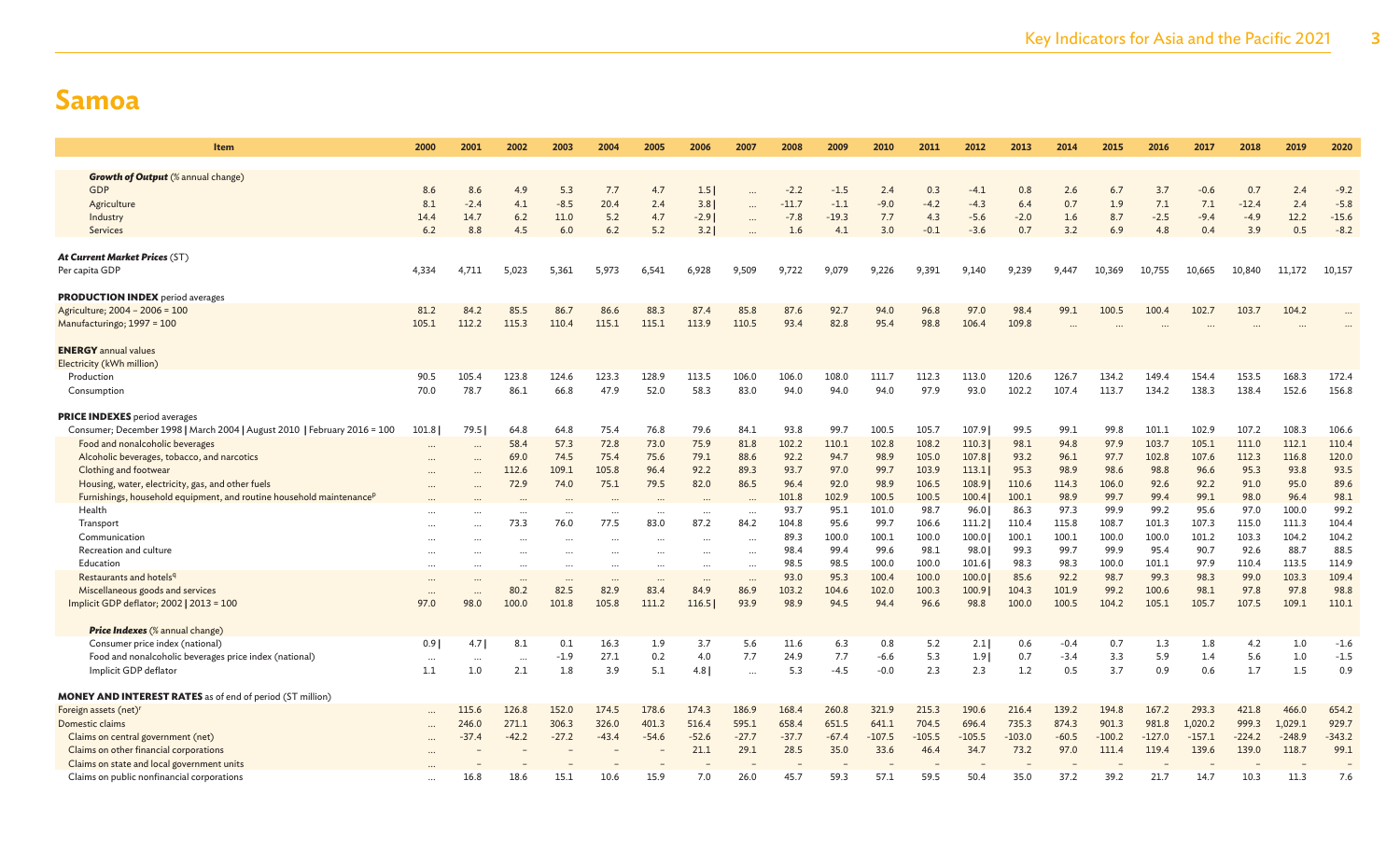| Item                                                              | 2000      | 2001                     | 2002  | 2003  | 2004      | 2005     | 2006  | 2007  | 2008                     | 2009      | 2010                     | 2011                     | 2012                     | 2013  | 2014   | 2015  | 2016                     | 2017    | 2018    | 2019    | 2020     |
|-------------------------------------------------------------------|-----------|--------------------------|-------|-------|-----------|----------|-------|-------|--------------------------|-----------|--------------------------|--------------------------|--------------------------|-------|--------|-------|--------------------------|---------|---------|---------|----------|
|                                                                   |           |                          |       |       |           |          |       |       |                          |           |                          |                          |                          |       |        |       |                          |         |         |         |          |
| Claims on private sector                                          | $\ddotsc$ | 266.6                    | 294.7 | 318.5 | 358.7     | 440.1    | 540.9 | 567.8 | 621.9                    | 624.6     | 658.0                    | 704.1                    | 716.9                    | 730.2 | 800.6  | 851.0 | 967.8                    | 1.023.0 | 1.074.2 | 1.148.1 | 1,166.2  |
| Broad money liabilities <sup>s</sup>                              |           | 307.6                    | 339.0 | 386.4 | 418.5     | 484.0    | 550.6 | 611.2 | 656.2                    | 714.7     | 760.6                    | 713.9                    | 702.2                    | 747.1 | 818.9  | 868.4 | 947.9                    | 1,092.1 | 1,187.7 | 1,242.9 | 1,309.9  |
| Currency outside depository corporations                          |           | 30.0                     | 32.6  | 35.7  | 38.9      | 48.5     | 52.3  | 55.0  | 52.2                     | 55.2      | 58.5                     | 64.0                     | 64.0                     | 63.2  | 58.1   | 57.0  | 78.3                     | 87.3    | 103.2   | 108.6   | 121.8    |
| Transferable deposits <sup>t</sup>                                |           | 76.9                     | 77.2  | 98.1  | 95.8      | 129.2    | 135.3 | 137.4 | 136.5                    | 168.6     | 206.2                    | 189.6                    | 182.3                    | 222.3 | 290.4  | 316.9 | 344.4                    | 409.1   | 422.6   | 442.1   | 433.2    |
| Other deposits <sup>u</sup>                                       |           | 200.8                    | 229.3 | 252.6 | 283.8     | 306.4    | 362.9 | 418.9 | 467.4                    | 490.9     | 495.9                    | 460.3                    | 455.9                    | 461.5 | 470.4  | 494.6 | 525.3                    | 595.7   | 662.0   | 692.2   | 754.9    |
| Securities other than shares                                      |           | $\overline{\phantom{a}}$ |       |       |           | $\sim$   |       |       | $\overline{\phantom{a}}$ |           | $\overline{\phantom{m}}$ | $\overline{\phantom{a}}$ | $\overline{\phantom{a}}$ |       |        |       |                          |         | ٠       |         |          |
| Liabilities excluded from broad money                             |           | 53.9                     | 58.8  | 71.9  | 81.9      | 96.0     | 140.1 | 170.8 | 170.5                    | 197.5     | 202.5                    | 205.8                    | 184.8                    | 204.6 | 194.5  | 227.7 | 201.1                    | 221.3   | 233.3   | 252.3   | 273.9    |
|                                                                   |           |                          |       |       |           |          |       |       |                          |           |                          |                          |                          |       |        |       |                          |         |         |         |          |
| Money Supply (M2) <sup>s</sup> (% annual change)                  | $\cdots$  | 6.1                      | 10.2  | 14.0  | 8.3       | 15.6     | 13.8  | 11.0  | 7.4                      | 8.9       | 6.4                      | $-6.1$                   | $-1.6$                   | 6.4   | 9.6    | 6.0   | 9.2                      | 15.2    | 8.8     | 4.6     | 5.4      |
| M2 <sup>5, v</sup> (% of GDP at current market prices)            |           | 32.6                     | 33.2  | 35.1  | 34.0      | 35.7     | 38.8  | 37.1  | 38.4                     | 42.6      | 44.2                     | 40.5                     | 40.6                     | 42.3  | 45.0   | 43.1  | 45.0                     | 51.8    | 55.0    | 55.4    | 63.7     |
|                                                                   |           |                          |       |       |           |          |       |       |                          |           |                          |                          |                          |       |        |       |                          |         |         |         |          |
| <b>Interest Rates</b> period averages (% per annum)               |           |                          |       |       |           |          |       |       |                          |           |                          |                          |                          |       |        |       |                          |         |         |         |          |
| On deposits                                                       |           |                          |       |       |           |          |       |       |                          |           |                          |                          |                          |       |        |       |                          |         |         |         |          |
| Savings <sup>w</sup>                                              | 3.0       | 3.0                      | 2.8   | 2.8   | 2.8       | 2.8      | 5.8   | 2.8   | 2.8                      | 1.0       | 1.0                      | 1.0                      | 1.0                      | 1.0   | 1.0    | 1.0   | 1.0                      | 1.0     | 1.0     | 1.0     | 1.0      |
| Time: 6 months <sup>x</sup>                                       | 6.4       | 6.4                      | 5.8   | 5.8   | 5.8       | 5.8      | 5.1   | 5.6   | 4.5                      | 2.3       | 2.3                      | 2.3                      | 2.3                      | 2.3   | 2.3    | 2.3   | 2.3                      | 2.3     | 2.3     | 2.3     | 2.3      |
| 12 months <sup>y</sup>                                            | 7.4       | 7.3                      | 6.4   | 6.4   | 6.4       | 6.4      | 4.9   | 7.3   | 5.1                      | 2.9       | 2.9                      | 2.9                      | 2.9                      | 2.9   | 2.9    | 2.9   | 2.9                      | 2.9     | 2.9     | 2.9     | 2.9      |
|                                                                   |           |                          |       |       |           |          |       |       |                          |           |                          |                          |                          |       |        |       |                          |         |         |         |          |
| <b>GOVERNMENT FINANCE</b> fiscal year ending 30 June (ST million) |           |                          |       |       |           |          |       |       |                          |           |                          |                          |                          |       |        |       |                          |         |         |         |          |
| <b>General Government</b>                                         |           |                          |       |       |           |          |       |       |                          |           |                          |                          |                          |       |        |       |                          |         |         |         |          |
| Revenue                                                           |           |                          |       |       |           |          |       |       |                          |           |                          |                          | 527.8                    | 558.4 | 632.7  | 612.4 | 681.1                    | 717.5   | 758.5   | 840.9   | $\cdots$ |
| <b>Taxes</b>                                                      |           |                          |       |       |           |          |       |       |                          |           |                          |                          | 365.4                    | 413.7 | 438.2  | 450.3 | 506.7                    | 526.9   | 536.1   | 583.8   |          |
| Taxes on income, profits, and capital gains                       |           |                          |       |       |           |          |       |       |                          |           |                          |                          | 91.4                     | 101.1 | 103.3  | 107.4 | 114.3                    | 117.0   | 115.5   | 131.6   | $\ldots$ |
| Payable by individuals                                            |           |                          |       |       |           |          |       |       |                          |           |                          |                          | 52.8                     | 55.0  | 57.8   | 59.4  | 63.8                     | 68.7    | 68.0    | 67.8    | $\cdots$ |
| Payable by corporations and other enterprises                     |           |                          |       |       |           |          |       |       |                          |           |                          |                          | 38.6                     | 46.1  | 45.5   | 48.0  | 50.5                     | 48.3    | 47.5    | 63.8    | $\cdots$ |
| Other taxes on income, profits, and capital gains                 |           |                          |       |       |           |          |       |       |                          |           |                          |                          |                          |       |        |       |                          |         |         |         |          |
| Taxes on payroll and workforce                                    |           |                          |       |       |           |          |       |       |                          |           |                          |                          |                          |       |        |       |                          |         |         |         | $\cdots$ |
| Taxes on property                                                 |           |                          |       |       |           |          |       |       |                          |           |                          |                          | 1.8                      | 2.5   | 3.0    | 2.4   | 2.9                      | 3.3     | 2.6     | 0.8     | $\cdots$ |
| Taxes on goods and services                                       |           |                          |       |       |           |          |       |       |                          |           |                          |                          | 237.2                    | 265.2 | 279.2  | 290.4 | 335.1                    | 351.6   | 359.2   | 388.0   | $\cdots$ |
| Taxes on international trade and transaction                      |           |                          |       |       |           |          |       |       |                          |           |                          | $\cdots$                 | 35.0                     | 44.8  | 52.7   | 50.1  | 54.4                     | 54.9    | 58.8    | 63.4    | $\cdots$ |
| Other taxes                                                       |           |                          |       |       | $\ddotsc$ | $\cdots$ |       |       | $\cdots$                 | $\ddotsc$ |                          |                          |                          |       | $\sim$ |       |                          |         |         |         | $\cdots$ |
| Social contributions                                              |           |                          |       |       |           |          |       |       |                          |           |                          | $\ddotsc$                | 9.3                      | 9.8   | 10.0   | 10.4  | 11.5                     | 11.5    | 11.6    | 12.4    | $\cdots$ |
| Grants (revenue)                                                  |           |                          |       |       |           |          |       |       |                          |           |                          |                          | 49.5                     | 48.9  | 82.1   | 41.3  | 45.9                     | 41.7    | 62.1    | 45.9    | $\cdots$ |
| Other revenue                                                     |           |                          |       |       |           |          |       |       |                          |           |                          |                          | 103.7                    | 86.1  | 102.3  | 110.4 | 117.1                    | 137.5   | 148.7   | 198.7   | $\cdots$ |
| Expense                                                           |           |                          |       |       |           |          |       |       |                          |           |                          |                          | 512.7                    | 524.1 | 568.7  | 571.4 | 551.2                    | 541.1   | 585.1   | 643.7   |          |
| Compensation of employees                                         |           |                          |       |       |           |          |       |       |                          |           |                          |                          | 202.0                    | 208.6 | 220.5  | 237.8 | 247.1                    | 266.3   | 273.5   | 292.5   |          |
| Use of goods and services                                         |           |                          |       |       |           |          |       |       |                          |           |                          |                          | 227.9                    | 234.4 | 259.7  | 251.5 | 217.3                    | 202.7   | 249.9   | 288.8   |          |
| Consumption of fixed capital                                      |           |                          |       |       |           |          |       |       |                          |           |                          |                          |                          |       |        |       |                          |         |         |         | $\cdots$ |
| Interest                                                          |           |                          |       |       |           |          |       |       |                          |           |                          |                          | 14.3                     | 15.4  | 15.4   | 18.1  | 18.6                     | 17.3    | 17.4    | 16.7    | $\cdots$ |
| Subsidies                                                         |           |                          |       |       |           |          |       |       |                          |           |                          |                          | 22.7                     | 27.2  | 15.4   | 18.2  | 10.0                     | 5.7     | 5.1     | 4.7     | $\cdots$ |
| Grants (expense)                                                  |           |                          |       |       |           |          |       |       |                          |           |                          |                          | 1.1                      | 1.8   | 0.3    | 0.9   | $\overline{\phantom{a}}$ |         |         |         | $\cdots$ |
| Social benefits                                                   |           |                          |       |       |           |          |       |       |                          |           |                          |                          | 22.8                     | 19.5  | 17.6   | 17.6  | 17.9                     | 18.1    | 18.6    | 19.9    | $\cdots$ |
| Other expense                                                     |           |                          |       |       |           |          |       |       |                          |           |                          | $\cdots$                 | 22.0                     | 17.1  | 39.8   | 27.3  | 40.3                     | 30.9    | 20.5    | 21.2    | $\cdots$ |
| Net operating balance                                             |           |                          |       |       |           |          |       |       |                          |           |                          |                          | 15.1                     | 34.4  | 64.0   | 40.9  | 130.0                    | 176.5   | 173.4   | 197.2   |          |
| <b>Gross operating balance</b>                                    |           |                          |       |       |           |          |       |       |                          |           |                          |                          | 15.1                     | 34.4  | 64.0   | 40.9  | 130.0                    | 176.5   | 173.4   | 197.2   | $\ddots$ |
| <b>Transactions in Nonfinancial Assets</b>                        |           |                          |       |       |           |          |       |       |                          |           |                          |                          |                          |       |        |       |                          |         |         |         |          |
| Net/gross investment in nonfinancial assets                       |           |                          |       |       |           |          |       |       |                          |           |                          |                          | 157.4                    | 103.2 | 147.7  | 111.0 | 115.0                    | 190.0   | 145.9   | 95.2    |          |
| Fixed assets                                                      |           |                          |       |       |           |          |       |       |                          |           |                          |                          | 157.4                    | 103.2 | 147.7  | 111.0 | 115.0                    | 190.0   | 145.9   | 95.2    |          |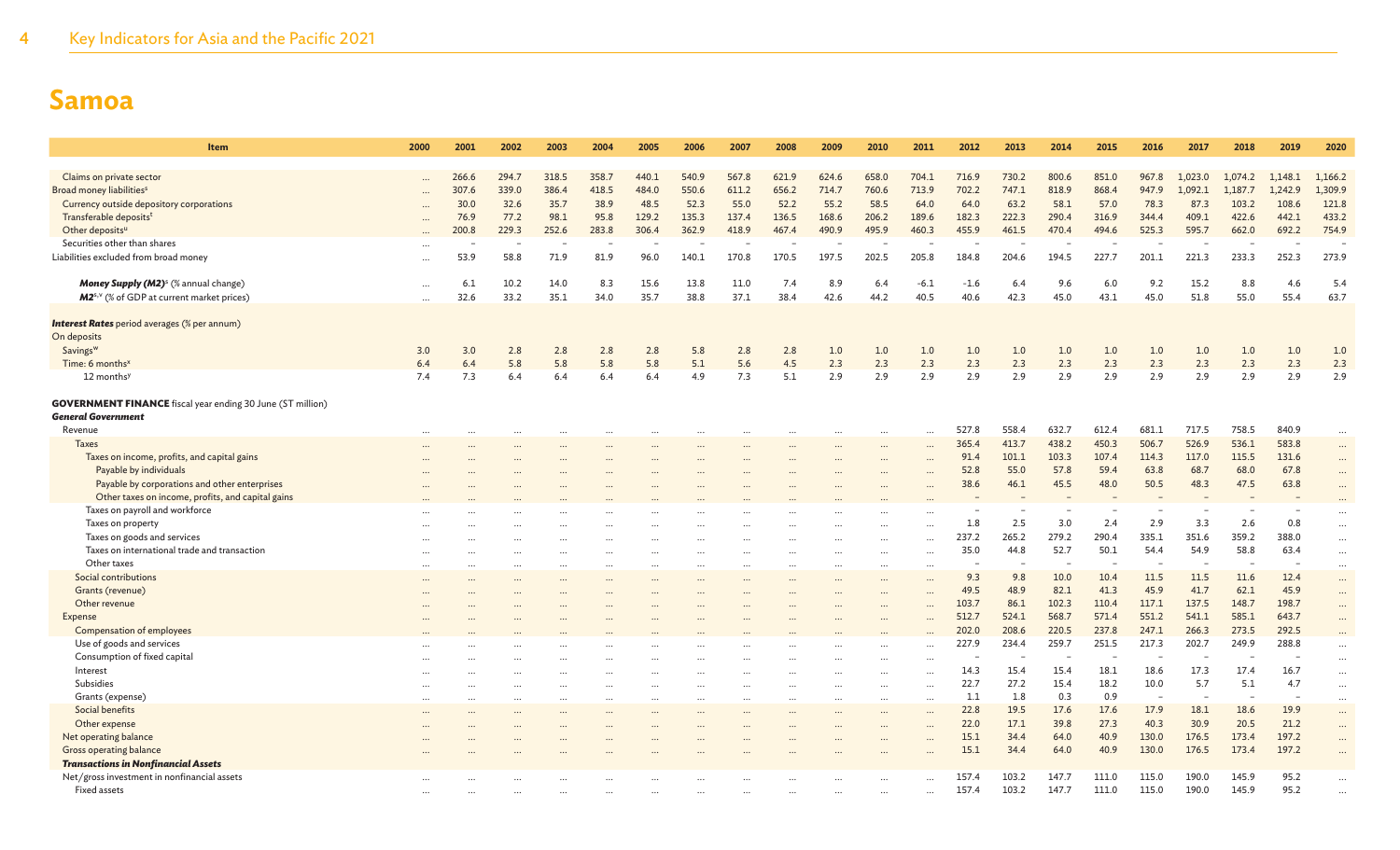| <b>Item</b>                                                                         | 2000       | 2001                | 2002    | 2003       | 2004       | 2005       | 2006       | 2007       | 2008       | 2009                 | 2010         | 2011         | 2012              | 2013             | 2014             | 2015             | 2016          | 2017             | 2018          | 2019           | 2020                 |
|-------------------------------------------------------------------------------------|------------|---------------------|---------|------------|------------|------------|------------|------------|------------|----------------------|--------------|--------------|-------------------|------------------|------------------|------------------|---------------|------------------|---------------|----------------|----------------------|
|                                                                                     |            |                     |         |            |            |            |            |            |            |                      |              |              |                   |                  |                  |                  |               |                  |               |                |                      |
| Inventories                                                                         |            |                     |         |            |            |            |            |            |            |                      |              |              |                   |                  |                  |                  |               |                  |               |                |                      |
| Valuables                                                                           |            |                     |         |            |            |            |            |            |            |                      |              |              |                   |                  |                  |                  |               |                  |               |                |                      |
| Nonproduced assets                                                                  |            |                     |         |            |            |            |            |            |            |                      |              |              |                   |                  |                  |                  |               |                  |               |                |                      |
| Expenditure                                                                         |            |                     |         |            |            |            |            |            |            |                      |              |              | 670.1<br>$-142.3$ | 627.2<br>$-68.8$ | 716.4<br>$-83.7$ | 682.5<br>$-70.1$ | 666.2<br>15.0 | 731.1<br>$-13.5$ | 731.0<br>27.5 | 739.0<br>102.0 |                      |
| Net lending/Net borrowing<br>Primary balance                                        |            |                     |         |            |            |            |            |            |            |                      |              |              | $-127.9$          | $-53.4$          | $-68.3$          | $-52.0$          | 33.6          | 3.8              | 45.0          | 118.6          |                      |
| <b>Transactions in Financial Assets and Liabilities (Financing)</b>                 |            |                     |         |            |            |            |            |            |            |                      |              | .            |                   |                  |                  |                  |               |                  |               |                | $\ddotsc$            |
| Net acquisition of financial assets                                                 |            |                     |         |            |            |            |            |            |            |                      |              |              | $-15.2$           | 12.7             | 3.8              | $-30.6$          | 13.2          | $-21.1$          | 40.0          | 42.0           | $\ddots$             |
| Domestic                                                                            |            |                     |         |            |            |            |            |            |            |                      | $\cdots$     |              | $-15.2$           | 12.7             | 3.8              | $-30.6$          | 13.2          | $-21.1$          | 40.0          | 42.0           | $\ddots$             |
| External                                                                            |            |                     |         |            |            |            |            |            |            |                      |              |              |                   |                  |                  |                  |               |                  |               |                | $\cdots$             |
| Net incurrence of liabilities                                                       |            |                     |         |            |            |            |            |            |            |                      |              | $\ddotsc$    | 127.0             | 81.6             | 87.5             | 39.4             | $-1.8$        | $-7.5$           | 12.5          | $-60.0$        | $\cdots$             |
| Domestic                                                                            |            |                     |         |            |            |            |            |            |            |                      |              |              | $-6.8$            | 14.3             | 34.6             | $-5.9$           | $-10.9$       | $-10.3$          | $-15.2$       | $-16.1$        | $\cdots$             |
| External                                                                            |            |                     |         |            |            |            |            |            |            |                      |              |              | 133.8             | 67.2             | 52.9             | 45.3             | 9.1           | 2.8              | 27.6          | $-43.8$        | $\ddots$             |
|                                                                                     |            |                     |         |            |            |            |            |            |            |                      |              |              |                   |                  |                  |                  |               |                  |               |                |                      |
| Government Finance (% of GDP at current market prices) <sup>z</sup>                 |            |                     |         |            |            |            |            |            |            |                      |              |              |                   |                  |                  |                  |               |                  |               |                |                      |
| Revenue                                                                             |            |                     |         |            |            |            |            |            |            |                      |              |              | 30.2              | 31.7             | 36.0             | 32.0             | 32.6          | 34.0             | 36.0          | 37.7           | $\ddots$             |
| <b>Taxes</b>                                                                        | $\ddotsc$  |                     |         |            | $\ddotsc$  |            |            |            |            |                      |              | $\cdots$     | 20.9<br>3.0       | 23.5<br>3.1      | 24.9             | 23.6<br>3.1      | 24.3<br>3.1   | 25.0             | 25.5<br>3.2   | 26.2<br>5.9    | $\ddotsc$            |
| Taxes payable by individuals<br>Taxes payable by corporations and other enterprises |            |                     |         |            |            |            |            |            |            |                      |              | $\cdots$     | 2.2               | 2.6              | 3.3<br>2.6       | 2.5              | 2.4           | 3.3<br>2.3       | 2.3           | 2.9            | $\ddots$             |
| Expenditure                                                                         |            |                     |         |            |            |            |            |            |            |                      |              | $\cdots$<br> | 38.3              | 35.7             | 40.8             | 35.7             | 31.9          | 34.7             | 34.7          | 33.1           | $\ddots$<br>$\ldots$ |
| Net lending/Net borrowing                                                           |            |                     |         |            |            |            |            |            |            |                      |              |              | $-8.1$            | $-3.9$           | $-4.8$           | $-3.7$           | 0.7           | $-0.6$           | 1.3           | 4.6            | $\ddots$             |
| Primary balance                                                                     |            |                     |         |            |            |            |            |            |            |                      |              |              | $-7.3$            | $-3.0$           | $-3.9$           | $-2.7$           | 1.6           | 0.2              | 2.1           | 5.3            | $\ddots$             |
|                                                                                     |            |                     |         |            |            |            |            |            |            |                      |              |              |                   |                  |                  |                  |               |                  |               |                |                      |
| <b>Expenditure by Function, Central Government</b>                                  |            |                     |         |            |            |            |            |            |            |                      |              |              |                   |                  |                  |                  |               |                  |               |                |                      |
| Total expenditure                                                                   |            |                     |         |            |            |            |            |            |            |                      | 507.4        | 597.8        | 597.9             | 560.3            | 654.1            | 610.0            | 604.0         | 639.9            | 649.7         | 646.9          | 660.5                |
| General public services                                                             |            |                     |         |            |            |            |            |            |            |                      | 130.1        | 151.8        | 131.9             | 135.1            | 146.4            | 153.1            | 139.3         | 121.6            | 159.4         | 140.4          | 167.1                |
| Defense                                                                             |            |                     |         |            |            |            |            |            |            |                      |              |              |                   |                  |                  |                  |               |                  |               |                |                      |
| Public order and safety                                                             |            |                     |         |            |            |            |            |            |            | $\cdots$             | 26.7         | 31.5         | 33.8              | 37.4             | 37.6             | 40.2             | 41.5          | 44.0             | 45.8          | 52.0           | 54.9                 |
| Economic affairs                                                                    |            |                     |         |            |            |            |            |            | $\ddotsc$  | $\cdots$             | 130.1        | 153.9        | 162.8             | 129.2            | 155.7            | 136.1            | 173.2         | 233.6            | 185.6         | 158.9          | 138.8<br>27.7        |
| Environmental protection                                                            |            |                     |         |            | $\cdots$   |            |            |            | $\ddotsc$  | $\cdots$             | 28.1<br>10.9 | 33.2<br>12.9 | 20.5<br>16.6      | 18.2<br>16.1     | 20.1<br>28.4     | 19.3<br>28.8     | 18.1<br>21.4  | 19.2<br>20.8     | 33.8<br>19.1  | 32.8<br>19.8   | 17.7                 |
| Housing and community amenities<br>Health                                           |            |                     |         |            |            |            |            |            |            | $\cdots$             | 59.8         | 70.7         | 112.4             | 112.8            | 135.0            | 103.4            | 86.8          | 82.7             | 80.4          | 111.7          | 114.4                |
| Recreation, culture, and religion                                                   |            |                     |         |            |            |            |            |            |            |                      | 4.5          | 5.3          | 5.3               | 4.7              | 4.5              | 4.4              | 4.8           | 4.5              | 4.3           | 4.6            | 3.8                  |
| Education                                                                           |            |                     |         |            |            |            |            |            |            |                      | 98.4         | 116.3        | 90.2              | 82.1             | 95.1             | 85.4             | 86.9          | 87.4             | 95.6          | 99.2           | 107.1                |
| Social protection                                                                   |            |                     |         |            |            |            |            |            |            |                      | 18.8         | 22.3         | 24.5              | 24.7             | 31.4             | 39.3             | 32.1          | 26.0             | 25.7          | 27.4           | 29.0                 |
|                                                                                     |            |                     |         |            |            |            |            |            |            |                      |              |              |                   |                  |                  |                  |               |                  |               |                |                      |
| <b>Expenditure by Function</b> (% of GDP at current market prices) <sup>z</sup>     |            |                     |         |            |            |            |            |            |            |                      |              |              |                   |                  |                  |                  |               |                  |               |                |                      |
| Education                                                                           |            |                     |         |            |            |            |            |            |            |                      | 5.8          | 6.6          | 5.2               | 4.7              | 5.4              | 4.5              | 4.2           | 4.1              | 4.5           | 4.5            | 4.9                  |
| Health                                                                              |            |                     |         |            |            |            |            |            |            | $\ddot{\phantom{a}}$ | 3.6          | 4.0          | 6.4               | 6.4              | 7.7              | 5.4              | 4.2           | 3.9              | 3.8           | 5.0            | 5.3                  |
| Social Protection                                                                   |            |                     |         |            |            |            |            |            | $\ddotsc$  |                      | 1.1          | 1.3          | 1.4               | 1.4              | 1.8              | 2.1              | 1.5           | 1.2              | 1.2           | 1.2            | 1.3                  |
| <b>EXTERNAL TRADE</b> <sup>aa</sup> calendar year (ST '000)                         |            |                     |         |            |            |            |            |            |            |                      |              |              |                   |                  |                  |                  |               |                  |               |                |                      |
| Exports, fob                                                                        | 44,808     | 52,566              | 46,284  | 44,271     | 33,127     | 32,488     | 28,746     | 36,892     | 26,986     | 29,470               | 57,476       | 57,009       | 71,512            | 55,393           | 64,100           | 87,119           | 92,794        | 95,274           | 110,127       | 134,000        | 102,041              |
| Imports, fob                                                                        | 297,504    | 416,167             | 436,185 | 381,754    | 431,628    | 507,710    | 607,809    | 593,639    | 659,181    | 558,778              | 694,602      | 739,048      | 706,794           | 752,717          | 795,659          | 763,213          | 801,469       | 819,461          | 861,521       | 945,751        | 759,883              |
| Trade balance                                                                       | $-252,696$ | $-363,601 -389,901$ |         | $-337,483$ | $-398,501$ | $-475,222$ | $-579,063$ | $-556,747$ | $-632,195$ | $-529,308$           | $-637,126$   | $-682,039$   | $-635,282$        | $-697,325$       | $-731,559$       | $-676,094$       | $-708,675$    | $-724,186$       | $-751,394$    | $-811,751$     | $-657,842$           |
|                                                                                     |            |                     |         |            |            |            |            |            |            |                      |              |              |                   |                  |                  |                  |               |                  |               |                |                      |
| <b>External Trade</b> (% annual change)                                             |            |                     |         |            |            |            |            |            |            |                      |              |              |                   |                  |                  |                  |               |                  |               |                |                      |
| Exports                                                                             | $-18.1$    | 17.3                | $-12.0$ | -4.3       | $-25.2$    | $-1.9$     | $-11.5$    | 28.3       | $-26.9$    | 9.2                  | 95.0         | $-0.8$       | 25.4              | $-22.5$          | 15.7             | 35.9             | 6.5           | 2.7              | 15.6          | 21.7           | $-23.8$              |
| Imports                                                                             | $-14.6$    | 39.9                | 4.8     | $-12.5$    | 13.1       | 17.6       | 19.7       | $-2.3$     | 11.0       | $-15.2$              | 24.3         | 6.4          | $-4.4$            | 6.5              | 5.7              | $-4.1$           | 5.0           | 2.2              | 5.1           | 9.8            | $-19.7$              |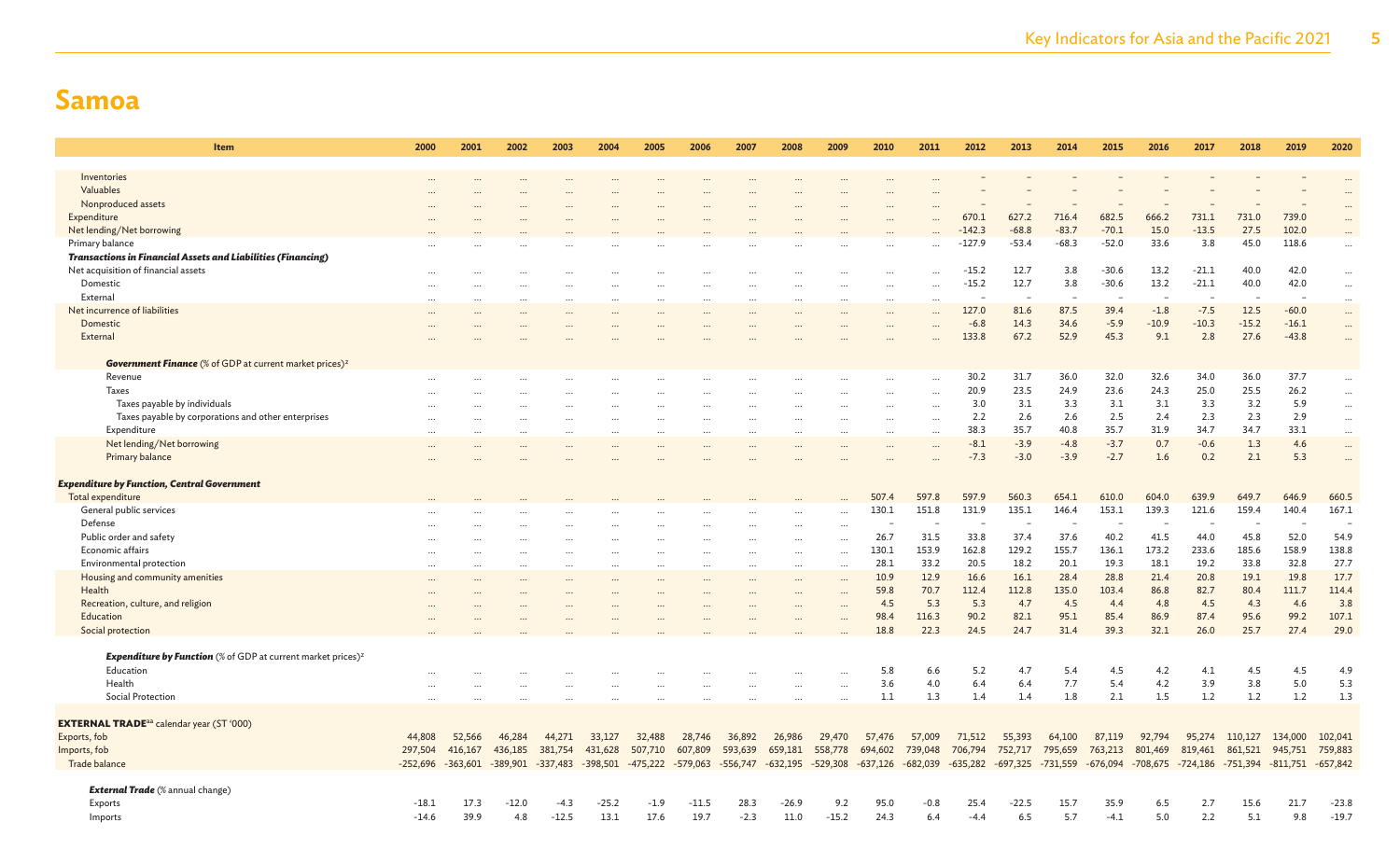| <b>Item</b>                                                        | 2000     | 2001      | 2002     | 2003     | 2004     | 2005      | 2006     | 2007      | 2008     | 2009      | 2010     | 2011     | 2012     | 2013     | 2014     | 2015     | 2016     | 2017     | 2018     | 2019     | 2020      |
|--------------------------------------------------------------------|----------|-----------|----------|----------|----------|-----------|----------|-----------|----------|-----------|----------|----------|----------|----------|----------|----------|----------|----------|----------|----------|-----------|
|                                                                    |          |           |          |          |          |           |          |           |          |           |          |          |          |          |          |          |          |          |          |          |           |
| <b>Direction of Trade</b> calendar year (\$ million)               |          |           |          |          |          |           |          |           |          |           |          |          |          |          |          |          |          |          |          |          |           |
| Exports, total                                                     | 48.5     | 61.7      | 70.3     | 85.9     | 83.9     | 233.6     | 64.0     | 97.1      | 72.5     | 48.0      | 60.5     | 55.2     | 58.9     | 48.5     | 53.8     | 61.0     | 64.0     | 40.5     | 40.2     | 43.8     | 50.1      |
| 1. American Samoa                                                  |          |           | 13.1     | 8.3      | 10.4     | 31.7      | 9.6      | 4.5       | 2.6      | 2.9       | 3.1      | 3.5      | 4.6      | 5.6      | 3.2      | 10.8     | 14.4     | 11.8     | 12.3     | 15.3     | 11.6      |
| 2. Australia                                                       | 31.2     | 39.3      | 46.6     | 62.2     | 60.9     | 176.8     | 46.8     | 79.3      | 58.8     | 31.7      | 45.9     | 33.2     | 38.6     | 28.2     | 29.5     | 24.8     | 20.1     | 9.5      | 5.0      | 4.0      | 1.8       |
| 3. New Zealand                                                     | 2.6      | 1.8       | 3.5      | 2.4      | 2.3      | 4.7       | 2.7      | 8.7       | 7.3      | 8.4       | 6.5      | 10.3     | 7.4      | 5.5      | 9.7      | 8.8      | 6.7      | 8.7      | 8.2      | 7.9      | 8.6       |
| 4. United States                                                   | 13.2     | 19.0      | 3.3      | 3.1      | 5.7      | 15.1      | 2.9      | 2.5       | 1.4      | 1.7       | 1.8      | 1.7      | 1.7      | 1.4      | 1.9      | 3.1      | 3.7      | 2.5      | 4.5      | 6.3      | 4.2       |
| 5. Senegal <sup>ab</sup>                                           | $\cdots$ | $\cdots$  | $\ddots$ | $\cdots$ | $\cdots$ |           |          |           | $\cdots$ | $\ddotsc$ |          | 0.2      | 0.0      | 0.1      | $\cdots$ |          | $\cdots$ | $\cdots$ | $\cdots$ | $\cdots$ | 18.1      |
| 6. Fiji                                                            | $\cdots$ | 0.1       | 0.1      | 0.2      | 0.9      | 0.6       | 0.2      | 0.1       | 0.2      | 0.1       | 0.2      | 0.3      | 0.1      | 0.2      | 1.5      | 1.7      | 1.8      | 1.8      | 1.6      | 1.3      | 1.0       |
| 7. Afghanistan <sup>ab</sup>                                       | $\cdots$ | $\cdots$  | $\ddots$ | $\cdots$ | $\cdots$ | $\cdot$ . | $\cdots$ | $\ddotsc$ | $\cdots$ | $\cdots$  |          | $\cdots$ | $\cdots$ | $\ddots$ | $\ddots$ | 1.2      | 7.4      | $\cdots$ | $\cdots$ | 0.0      | $\ddotsc$ |
| 8. Japan                                                           | 0.1      | 0.2       | 2.5      | 2.8      | 0.8      | 0.9       | 0.9      | 0.4       | 0.5      | 0.3       | 0.2      | 0.3      | 0.9      | 0.3      | 0.1      | 2.3      | 1.7      | 1.6      | 1.5      | 2.1      | 0.4       |
| 9. Colombia <sup>ab</sup>                                          | $\cdots$ | $\ddotsc$ | 0.0      | $\cdots$ | 0.0      | 0.0       | 0.0      | 0.0       | 0.0      | 0.0       | 0.0      | 0.0      | 1.3      | 4.0      | 1.7      | 2.8      | 2.4      | $\cdots$ | 1.6      | $\cdots$ | 0.0       |
| 10. China, People's Republic of                                    | 0.1      |           |          | 0.0      | 0.0      | 0.0       | 0.0      | 0.0       | 0.0      | 0.0       | 0.0      | 0.1      | 0.0      | 0.1      | 0.0      | 0.8      | 0.8      | 0.5      | 0.6      | 0.7      | 1.1       |
| Imports, total                                                     | 173.4    | 142.7     | 135.2    | 166.5    | 225.5    | 641.9     | 278.6    | 270.2     | 292.5    | 233.6     | 313.8    | 352.4    | 348.2    | 369.3    | 390.8    | 372.4    | 364.5    | 357.8    | 364.6    | 392.5    | 404.4     |
| 1. New Zealand                                                     | 36.6     | 42.9      | 45.8     | 54.5     | 68.3     | 198.7     | 90.2     | 81.5      | 65.5     | 67.0      | 95.2     | 96.5     | 83.7     | 109.6    | 97.0     | 96.2     | 83.7     | 94.1     | 90.5     | 103.1    | 89.0      |
| 2. Singapore                                                       | 1.2      | 0.9       | 0.7      | 6.5      | 10.1     | 18.5      | 23.8     | 30.6      | 21.2     | 14.2      | 18.3     | 73.2     | 80.1     | 83.5     | 96.2     | 57.6     | 51.1     | 59.0     | 66.9     | 65.8     | 29.3      |
| 3. China, People's Republic of                                     | 1.9      | 2.1       | 3.2      | 3.5      | 6.0      | 29.6      | 7.3      | 8.0       | 21.4     | 17.3      | 18.9     | 22.3     | 34.2     | 29.9     | 49.0     | 55.0     | 49.2     | 32.3     | 43.1     | 47.7     | 47.9      |
| 4. United States                                                   | 27.1     | 15.7      | 15.5     | 20.3     | 27.9     | 86.7      | 33.6     | 34.1      | 35.8     | 30.5      | 35.6     | 39.1     | 43.3     | 45.4     | 40.7     | 37.3     | 37.2     | 39.7     | 37.0     | 34.4     | 18.6      |
| 5. Australia                                                       | 75.5     | 34.7      | 27.1     | 33.3     | 47.7     | 144.9     | 43.5     | 41.6      | 73.8     | 54.3      | 72.2     | 34.4     | 27.9     | 26.4     | 30.7     | 36.4     | 36.1     | 37.4     | 34.9     | 35.6     | 11.5      |
| 6. Switzerland                                                     | 0.3      | 0.3       | 0.5      | 0.1      | 0.1      | 0.1       | 0.0      | 0.0       | 0.0      | 0.1       | 0.0      | 0.1      | 0.0      | 0.1      | 0.0      | 0.1      | 0.1      | 0.1      | 0.4      | 1.9      | 117.0     |
| 7. Fiji                                                            | $\cdots$ | 11.3      | 19.0     | 11.8     | 13.7     | 38.7      | 18.2     | 24.4      | 19.6     | 15.6      | 18.4     | 20.6     | 17.9     | 21.0     | 17.4     | 22.9     | 22.9     | 20.7     | 24.6     | 24.9     | 19.6      |
| 8. Japan                                                           | 19.7     | 15.6      | 7.5      | 7.8      | 13.5     | 47.9      | 26.6     | 12.9      | 13.2     | 10.7      | 26.0     | 32.6     | 16.1     | 13.5     | 15.2     | 19.1     | 18.2     | 15.2     | 17.3     | 15.1     | 16.1      |
| 9. Hong Kong, China                                                | 1.7      | 1.3       | 1.2      | 1.5      | 1.0      | 3.5       | 6.5      | 7.9       | 1.4      | 2.3       | 5.2      | 6.3      | 3.5      | 6.3      | 3.9      | 3.7      | 6.6      | 13.3     | 7.8      | 19.8     | 15.2      |
| 10. Thailand                                                       | 1.6      | 0.4       | 0.3      | 0.3      | 1.1      | 10.0      | 4.1      | 3.3       | 3.5      | 3.2       | 4.0      | 4.5      | 6.5      | 8.6      | 9.8      | 10.4     | 11.5     | 8.7      | 11.4     | 10.7     | 10.8      |
| <b>BALANCE OF PAYMENTS<sup>ac</sup> calendar year (\$ million)</b> |          |           |          |          |          |           |          |           |          |           |          |          |          |          |          |          |          |          |          |          |           |
| Current account balance                                            | $-7.6$   | $-29.4$   | $-16.7$  | 1.1      | $-38.1$  | $-37.3$   | $-77.1$  | $-43.2$   | $-52.3$  | $-4.2$    | $-60.1$  | $-81.2$  | $-7.5$   | $-45.0$  | $-46.0$  | $-12.3$  | $-39.0$  | $-8.8$   | 19.9     | 34.2     | $-74.8$   |
| Balance on goods                                                   | $-278.8$ | $-105.6$  | $-111.9$ | $-120.9$ | $-143.4$ | $-175.4$  | $-208.4$ | $-212.9$  | $-239.2$ | $-194.9$  | $-256.8$ | $-294.4$ | $-277.2$ | $-301.8$ | $-313.9$ | $-264.2$ | $-276.4$ | $-286.3$ | $-242.9$ | $-306.5$ | $-246.7$  |
| Exports                                                            | 44.8     | 15.1      | 13.6     | 14.8     | 11.9     | 12.0      | 10.3     | 14.1      | 11.3     | 10.9      | 23.2     | 24.6     | 31.2     | 24.0     | 27.5     | 34.0     | 36.2     | 37.7     | 35.4     | 50.6     | 38.3      |
| Imports                                                            | $-323.6$ | 120.8     | 125.5    | 135.6    | 155.3    | 187.4     | 218.8    | 227.0     | 250.5    | 205.8     | 279.9    | 319.0    | 308.4    | 325.8    | 341.4    | 298.3    | 312.5    | 323.9    | 278.2    | 357.1    | 285.0     |
| Balance on services <sup>ad</sup>                                  | 101.8    | 50.3      | 64.4     | 78.9     | 58.8     | 67.9      | 67.8     | 98.9      | 95.4     | 82.0      | 73.6     | 76.5     | 101.9    | 117.3    | 123.8    | 124.5    | 124.1    | 153.5    | 143.1    | 186.7    | $-11.4$   |
| Credit                                                             | 215.9    | 83.2      | 84.3     | 97.1     | 111.7    | 133.0     | 138.7    | 167.5     | 169.4    | 160.9     | 180.9    | 183.7    | 191.1    | 206.4    | 198.6    | 198.6    | 211.6    | 243.8    | 216.5    | 286.8    | 78.4      |
| Debit                                                              | $-114.1$ | 32.9      | 19.9     | 18.2     | 52.9     | 65.1      | 70.9     | 68.6      | 74.0     | 79.0      | 107.4    | 107.3    | 89.2     | 89.0     | 74.8     | 74.1     | 87.5     | 90.3     | 73.4     | 100.1    | 89.8      |
| Balance on primary income                                          | $\cdots$ | $-20.8$   | $-22.6$  | $-21.9$  | $-31.0$  | $-38.8$   | $-34.6$  | $-39.4$   | $-40.9$  | $-18.1$   | $-23.9$  | $-31.5$  | $-18.8$  | $-38.3$  | $-21.1$  | $-15.0$  | $-24.5$  | $-21.8$  | $-30.5$  | $-31.7$  | $-20.9$   |
| Credit                                                             | $\cdots$ | 3.8       | 3.0      | 3.8      | 4.6      | 5.6       | 5.1      | 6.7       | 13.4     | 7.5       | 6.8      | 5.8      | 6.9      | 19.1     | 18.2     | 8.0      | 8.3      | 6.0      | 4.6      | 6.9      | 6.4       |
| Debit                                                              | $\cdots$ | 24.6      | 25.6     | 25.6     | 35.6     | 44.4      | 39.6     | 46.1      | 54.3     | 25.5      | 30.7     | 37.3     | 25.7     | 57.4     | 39.3     | 23.1     | 32.8     | 27.8     | 35.1     | 38.7     | 27.3      |
| Balance on secondary incomeae                                      | 169.5    | 46.7      | 53.4     | 64.9     | 77.5     | 109.1     | 98.1     | 110.2     | 132.4    | 126.8     | 147.0    | 168.3    | 186.6    | 177.8    | 165.1    | 142.5    | 137.7    | 145.7    | 150.1    | 185.8    | 204.2     |
| Credit                                                             | 181.2    | 50.1      | 58.4     | 70.5     | 87.7     | 115.4     | 112.2    | 120.5     | 141.3    | 134.9     | 156.8    | 182.3    | 198.5    | 190.5    | 175.5    | 159.6    | 154.8    | 168.5    | 170.6    | 206.5    | 227.6     |
| Debit                                                              | $-11.7$  | 3.4       | 5.0      | 5.6      | 10.2     | 6.3       | 14.1     | 10.2      | 8.8      | 8.1       | 9.8      | 14.0     | 12.0     | 12.7     | 10.4     | 17.1     | 17.1     | 22.8     | 20.5     | 20.7     | 23.4      |
| Capital account balance                                            | 50.3     | 21.0      | 22.2     | 20.8     | 34.2     | 31.7      | 44.2     | 28.3      | 37.5     | 48.0      | 14.5     | 3.7      | 21.2     | 37.5     | 36.7     | 43.6     | 28.2     | 42.3     | 26.1     | 21.2     | 109.1     |
| Credit                                                             | $\cdots$ | 21.9      | 23.7     | 24.0     | 36.0     | 35.7      | 47.0     | 32.2      | 39.7     | 51.4      | 16.4     | 9.2      | 21.5     | 38.2     | 37.8     | 44.2     | 32.2     | 43.3     | 26.3     | 23.7     | 110.0     |
| Debit                                                              | $\cdots$ | 0.9       | 1.5      | 3.2      | 1.8      | 4.0       | 2.7      | 3.9       | 2.2      | 3.4       | 1.9      | 5.5      | 0.3      | 0.7      | 1.1      | 0.6      | 4.1      | 1.0      | 0.2      | 2.5      | 0.9       |
| <b>Financial account</b>                                           | $-24.9$  | $-9.2$    | $-4.3$   | $-6.8$   | $-3.9$   | $-6.4$    | $-13.3$  | $-14.3$   | $-43.5$  | $-9.4$    | $-55.7$  | $-21.7$  | $-44.3$  | $-19.3$  | $-23.8$  | $-11.7$  | $-24.5$  | 14.9     | $-27.6$  | 43.4     | 4.6       |
| Direct investment                                                  | $-4.0$   | $-1.4$    | $-1.6$   | $-7.7$   | $-8.5$   | $-3.8$    | $-21.9$  | $-6.9$    | $-49.7$  | $-9.7$    | $-0.4$   | $-14.3$  | $-9.6$   | $-13.9$  | $-18.4$  | $-23.0$  | 12.7     | $-9.1$   | $-13.9$  | 6.5      | 5.7       |
| Portfolio investment                                               | $-7.1$   | $-0.1$    | $-0.8$   | $-0.1$   | 0.8      | 2.9       | 0.4      | 0.1       | $-0.1$   | 1.5       | 1.6      | 0.4      | 9.9      | 1.7      | 5.1      | 3.6      | $-0.6$   | 8.4      | $-9.0$   | 17.5     | 15.6      |
| <b>Financial derivatives</b>                                       | $\cdots$ |           |          |          |          |           |          |           |          |           |          |          |          |          |          |          |          |          |          |          |           |
| Other investment                                                   | $-13.8$  | $-7.7$    | $-2.0$   | 1.0      | 3.8      | $-5.5$    | 8.2      | $-7.5$    | 6.3      | $-1.3$    | $-57.0$  | -7.8     | $-44.6$  | $-7.2$   | $-10.4$  | 7.7      | $-36.7$  | 15.6     | -4.6     | 19.4     | $-16.7$   |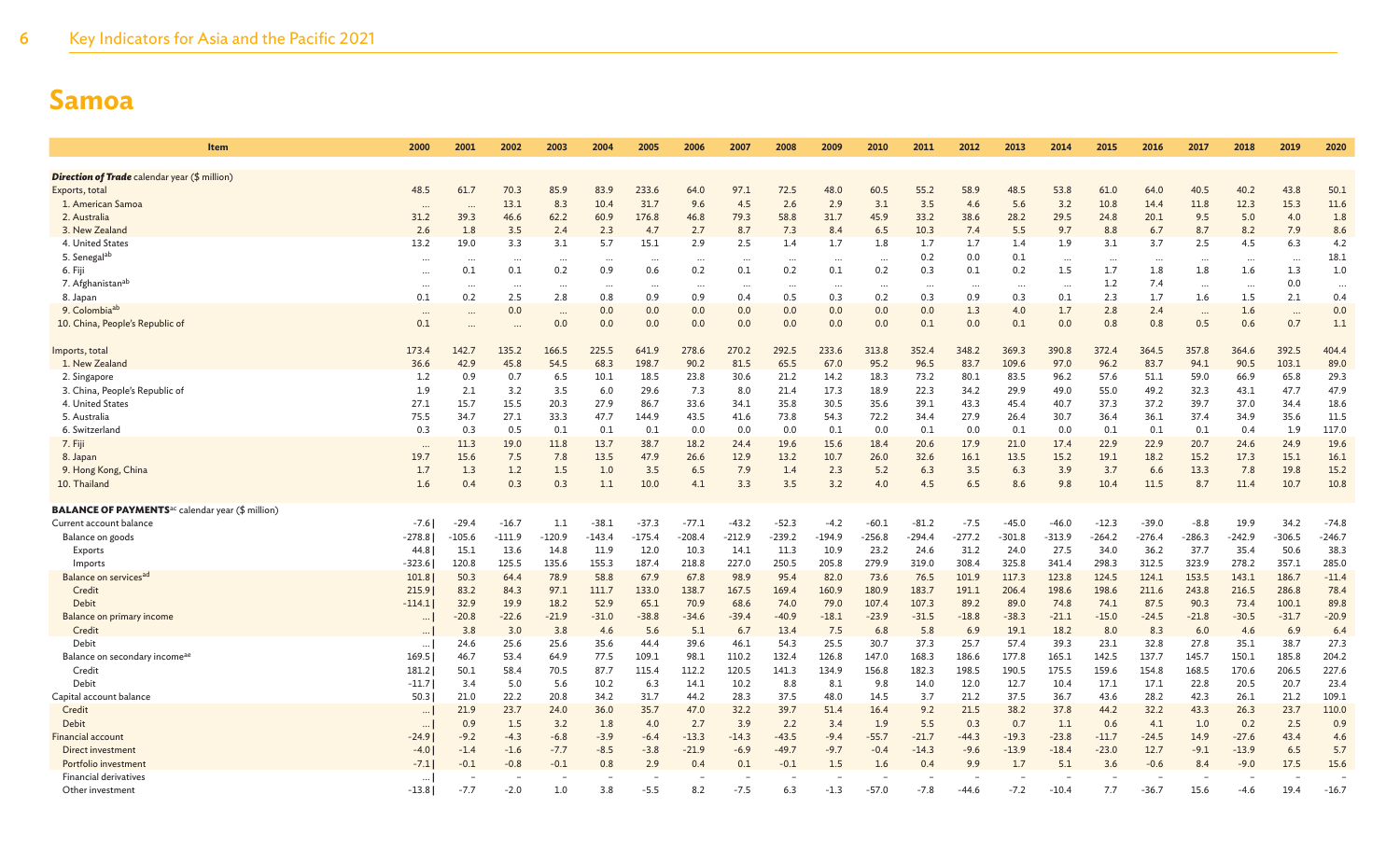| Item                                                                         | 2000     | 2001     | 2002     | 2003      | 2004     | 2005      | 2006      | 2007      | 2008     | 2009       | 2010      | 2011                     | 2012     | 2013     | 2014      | 2015      | 2016     | 2017     | 2018      | 2019     | 2020      |
|------------------------------------------------------------------------------|----------|----------|----------|-----------|----------|-----------|-----------|-----------|----------|------------|-----------|--------------------------|----------|----------|-----------|-----------|----------|----------|-----------|----------|-----------|
| Net errors and omissions <sup>af</sup>                                       | $-25.4$  | $-2.5$   | $-5.0$   | $-22.0$   | 7.8      | $-1.9$    | 4.2       | $-0.1$    | $-26.0$  | $-8.0$     | 24.3      | 13.9                     | $-57.8$  | $-22.1$  | $-39.9$   | 3.6       | $-29.8$  | 10.8     | $-37.0$   | $-27.7$  | 46.3      |
| Overall balance                                                              | $-7.5$   | $-1.7$   | 4.9      | 6.7       | 7.8      | $-1.1$    | $-15.4$   | $-0.7$    | 2.7      | 45.3       | 34.4      | $-41.9$                  | 0.3      | $-10.3$  | $-25.4$   | 46.7      | $-16.1$  | 29.4     | 36.6      | $-15.7$  | 76.0      |
| Reserves and related items                                                   | 7.5      | $-1.7$   | 4.9      | 6.7       | 7.8      | $-1.1$    | $-15.4$   | $-0.7$    | 2.7      | 45.3       | 34.4      | $-41.9$                  | 0.3      | $-10.3$  | $-25.4$   | 46.7      | $-16.1$  | 29.4     | 36.6      | $-15.7$  | 76.0      |
|                                                                              |          |          |          |           |          |           |           |           |          |            |           |                          |          |          |           |           |          |          |           |          |           |
| <b>Balance of Payments</b> (% of GDP at current market prices) <sup>ag</sup> |          |          |          |           |          |           |           |           |          |            |           |                          |          |          |           |           |          |          |           |          |           |
| Exports                                                                      | 17.3     | 5.6      | 4.5      | 4.0       | 2.7      | 2.4       | 2.0       | 2.2       | 1.7      | 1.8        | 3.3       | 3.2                      | 4.1      | 3.1      | 3.5       | 4.3       | 4.4      | 4.5      | 5.1       | 6.0      | 5.0       |
| Imports                                                                      | $-124.8$ | 44.5     | 41.5     | 37.0      | 35.1     | 37.5      | 42.9      | 36.0      | 38.6     | 33.3       | 40.4      | 41.9                     | 40.8     | 42.6     | 43.7      | 37.9      | 38.0     | 38.9     | 39.9      | 42.1     | 36.9      |
| Balance on goods                                                             | $-107.5$ | $-38.9$  | $-37.0$  | $-32.9$   | $-32.4$  | $-35.1$   | $-40.8$   | $-33.8$   | $-36.9$  | $-31.5$    | $-37.0$   | $-38.7$                  | $-36.7$  | $-39.5$  | $-40.2$   | $-33.6$   | $-33.6$  | $-34.4$  | $-34.8$   | $-36.2$  | $-32.0$   |
| Current account balance                                                      | $-2.9$   | $-10.8$  | $-5.5$   | 0.3       | $-8.6$   | $-7.5$    | $-15.1$   | $-6.8$    | $-8.1$   | $-0.7$     | $-8.7$    | $-10.7$                  | $-1.0$   | $-5.9$   | $-5.9$    | $-1.6$    | $-4.7$   | $-1.1$   | 2.8       | 4.0      | $-9.7$    |
| Overall balance                                                              | $-2.9$   | $-0.6$   | 1.6      | 1.8       | 1.8      | $-0.2$    | $-3.0$    | $-0.1$    | 0.4      | 7.3        | 5.0       | $-5.5$                   | 0.0      | $-1.3$   | $-3.2$    | 5.9       | $-2.0$   | 3.5      | 5.2       | $-1.9$   | 9.9       |
|                                                                              |          |          |          |           |          |           |           |           |          |            |           |                          |          |          |           |           |          |          |           |          |           |
| <b>INTERNATIONAL RESERVES</b> as of end of period (\$ million)               |          |          |          |           |          |           |           |           |          |            |           |                          |          |          |           |           |          |          |           |          |           |
| Total                                                                        | 63.7     | 56.6     | 62.5     | 83.9      | 86.1     | 77.3      | 75.9      | 90.3      | 81.9     | 144.5      | 173.0     | 128.0                    | 128.4    | 128.9    | 101.7     | 112.2     | 88.9     | 123.7    | 162.6     | 177.2    | 277.1     |
| Gold, national valuation                                                     | $\cdots$ | $\cdots$ | $\cdots$ | $\cdots$  | $\cdots$ |           | $\cdots$  | $\cdots$  | $\ddots$ |            | $\ddotsc$ | $\overline{\phantom{a}}$ | $\cdots$ | $\cdots$ | $\cdots$  | $\cdots$  | $\cdots$ | $\cdots$ |           | $\cdots$ | $\cdots$  |
| Foreign exchange                                                             | 59.8     | 52.8     | 58.3     | 79.3      | 81.3     | 72.7      | 71.1      | 85.1      | 76.8     | 123.6      | 152.6     | 107.6                    | 107.9    | 108.4    | 82.3      | 95.4      | 74.1     | 109.6    | 151.3     | 169.3    | 270.5     |
| Reserve position in the IMF                                                  | 0.9      | 0.9      | 0.9      | 1.0       | 1.1      | 1.0       | 1.0       | 1.1       | 1.1      | 1.1        | 1.1       | 1.1                      | 1.1      | 1.1      | 1.0       | 1.0       | 2.5      | 2.6      | 2.6       | 2.5      | 2.7       |
| SDRs                                                                         | 3.0      | 2.9      | 3.2      | 3.6       | 3.8      | 3.5       | 3.8       | 4.1       | 4.1      | 19.7       | 19.4      | 19.4                     | 19.4     | 19.5     | 18.3      | 15.9      | 12.3     | 11.4     | 8.7       | 5.4      | 3.9       |
| <b>EXCHANGE RATES (ST-\$)</b>                                                |          |          |          |           |          |           |           |           |          |            |           |                          |          |          |           |           |          |          |           |          |           |
| End of period                                                                | 3.3      | 3.6      | 3.2      | 2.8       | 2.7      | 2.8       | 2.7       | 2.6       | 2.9      | 2.5        | 2.3       | 2.4                      | 2.3      | 2.3      | 2.4       | 2.6       | 2.6      | 2.5      | 2.6       | 2.6      | 2.5       |
| Average of period                                                            | 3.3      | 3.5      | 3.4      | 3.0       | 2.8      | 2.7       | 2.8       | 2.6       | 2.6      | 2.7        | 2.5       | 2.3                      | 2.3      | 2.3      | 2.3       | 2.6       | 2.6      | 2.6      | 2.6       | 2.6      | 2.7       |
|                                                                              |          |          |          |           |          |           |           |           |          |            |           |                          |          |          |           |           |          |          |           |          |           |
| <b>EXTERNAL INDEBTEDNESS</b> as of end of year (\$ million)                  |          |          |          |           |          |           |           |           |          |            |           |                          |          |          |           |           |          |          |           |          |           |
| Total debt outstanding and disbursed                                         | 139.2    | 135.5    | 148.3    | 168.6     | 176.5    | 169.1     | 165.4     | 187.7     | 207.4    | 252.9      | 325.1     | 368.3                    | 422.9    | 447.2    | 450.2     | 437.4     | 417.5    | 443.1    | 427.5     | 408.6    |           |
| Long-term debt                                                               | 137.7    | 134.0    | 146.7    | 166.9     | 174.7    | 167.5     | 163.7     | 185.9     | 205.6    | 226.4      | 299.1     | 342.4                    | 396.9    | 412.3    | 417.3     | 407.6     | 390.1    | 415.7    | 403.2     | 387.6    |           |
| Public and publicly guaranteed                                               | 137.7    | 134.0    | 146.7    | 166.9     | 174.7    | 167.5     | 163.7     | 185.9     | 205.6    | 226.4      | 299.1     | 342.4                    | 396.9    | 412.3    | 417.3     | 407.6     | 390.1    | 415.7    | 403.2     | 387.6    |           |
| Private nonguaranteed                                                        | $\cdots$ |          |          | $\cdots$  |          |           |           | $\ddotsc$ | $\ddots$ | $\cdots$   | $\ddotsc$ | $\cdots$                 |          | $\cdots$ | $\ddotsc$ | $\cdots$  | $\ddots$ |          | $\ddotsc$ | $\ddots$ | $\ddotsc$ |
| Short-term debtah                                                            |          | 0.0      | 0.0      |           |          |           |           |           |          | 0.0        | ÷.        |                          | 0.0      |          |           |           |          |          |           |          | $\ddotsc$ |
| Use of IMF credit                                                            | 1.5      | 1.4      | 1.6      | 1.7       | 1.8      | 1.6       | 1.7       | 1.8       | 1.8      | 26.5       | 26.0      | 25.9                     | 26.0     | 34.9     | 32.9      | 29.8      | 27.4     | 27.4     | 24.3      | 21.0     | $\ddotsc$ |
| External debt (% of GNI)                                                     | 51.7     | 49.4     | 55.3     | 53.6      | 45.0     | 39.3      | 35.1      | 35.2      | 35.8     | 45.6       | 50.5      | 51.9                     | 57.6     | 60.2     | 61.9      | 56.6      | 53.5     | 55.0     | 54.0      | 50.1     | $\cdots$  |
| Total long-term debt (% of total debt)                                       | 98.9     | 98.9     | 98.9     | 99.0      | 99.0     | 99.0      | 99.0      | 99.0      | 99.2     | 89.5       | 92.0      | 93.0                     | 93.9     | 92.2     | 92.7      | 93.2      | 93.4     | 93.8     | 94.3      | $\cdots$ |           |
| Short-term debt (% of total debt)                                            |          | 0.0      | 0.0      |           |          |           |           |           |          | 0.0        |           |                          |          |          |           |           |          |          |           |          |           |
|                                                                              |          |          |          |           | 5.5      | 3.9       | 4.6       | 3.7       | 4.2      | 4.7        | 5.3       | 5.6                      | 5.8      | 6.0      | 7.8       | 8.8       | 9.0      | 9.0      | 9.8       | 9.1      |           |
| Debt service (% of exports of goods and services)                            | $\cdots$ |          |          |           |          |           |           |           |          |            |           |                          |          |          |           |           |          |          |           |          |           |
| Debt service transactions during the year (\$ million)                       |          |          |          |           |          |           |           |           |          |            |           |                          |          |          |           |           |          |          |           |          |           |
| Principal repayments on long-term debt                                       | 4.2      | 3.5      | 3.5      | 4.0       | 4.5      | 4.3       | 4.9       | 5.3       | 6.0      | 6.0        | 7.2       | 7.7                      | 8.6      | 9.7      | 13.4      | 13.7      | 15.6     | 18.3     | 21.9      | 21.3     | 24.8      |
| Interest on long-term debt                                                   | 1.3      | 1.2      | 1.2      | 1.3       | 1.6      | 1.5       | 2.1       | 1.6       | 2.1      | 2.5        | 3.3       | 4.1                      | 4.7      | 5.2      | 5.7       | 5.6       | 5.8      | 5.7      | 6.1       | 5.6      | 4.7       |
| Interest on short-term debt                                                  | $\cdots$ |          |          | $\ddotsc$ |          | $\ddotsc$ | $\ddotsc$ | $\ddotsc$ | $\cdots$ |            |           |                          |          |          |           | $\cdots$  |          |          |           |          |           |
| Average terms of new commitments                                             |          |          |          |           |          |           |           |           |          |            |           |                          |          |          |           |           |          |          |           |          |           |
| Interest rate (% per annum)                                                  | 1.1      | 1.4      | 1.4      | 0.8       | 1.0      | 3.8       | 1.4       | 1.1       | 0.8      | $\dddotsc$ | 1.4       | 1.1                      | 1.8      |          | 2.0       | $\ddotsc$ | 0.7      | 1.3      |           |          |           |
| Maturity (years)                                                             | 35.1     | 31.2     | 31.6     | 39.8      | 36.8     | 19.6      | 31.4      | 28.8      | 22.9     |            | 29.1      | 19.6                     | 23.2     |          | 20.3      | $\ddotsc$ | 39.5     | 24.0     |           |          |           |
| Grace period (years)                                                         | 9.0      | 7.7      | 8.1      | 10.3      | 9.5      | 5.1       | 7.9       | 8.5       | 5.9      |            | 8.0       | 5.1                      | 6.5      |          | 5.3       |           | 10.0     | 8.5      |           |          |           |
| Grant element (%)                                                            | 49.3     | 42.7     | 43.1     | 57.5      | 52.4     | 10.6      | 42.8      | 45.3      | 39.9     |            | 42.0      | 34.6                     | 32.3     |          | 26.9      |           | 57.1     | 39.0     |           |          |           |
|                                                                              |          |          |          |           |          |           |           |           |          |            |           |                          |          |          |           |           |          |          |           |          |           |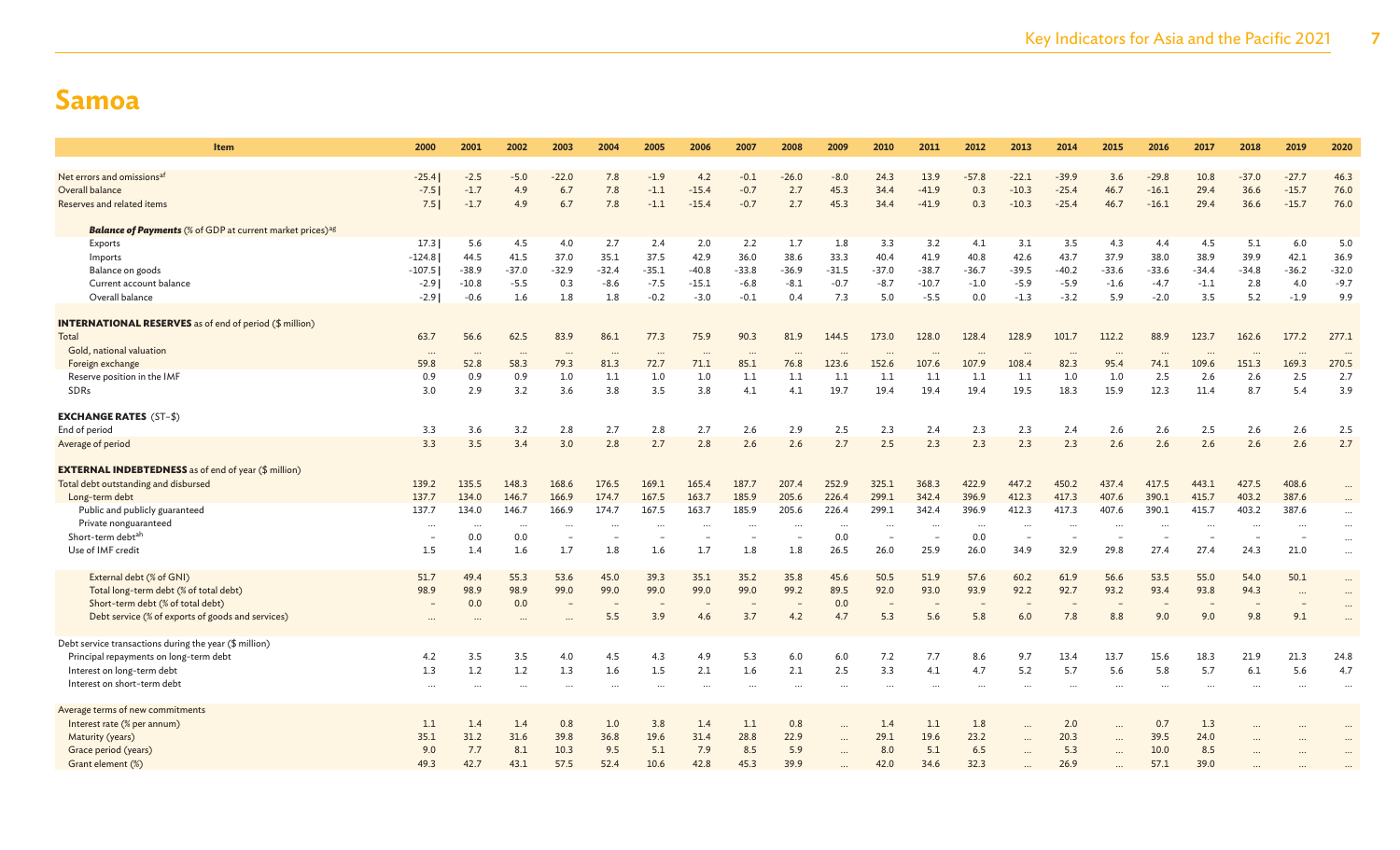... = data not available; | = marks break in the series; - = magnitude equals zero; 0.0 = magnitude is less than half of unit employed; \$ = United States dollars; fob = free on board; GDP = gross domestic product; GNI = gross national income; IMF = International Monetary Fund; km<sup>2</sup> = square kilometer; kWh = kilowatt-hour; SDRs = special drawing rights; ST = tala.

- a The years 2001, 2006, 2011, and 2016 are census years and the growth rates for these are based on the actual census population count. For other years, intercensal population projections are used. These are derived from the census's actual growth and distributed over the 5-year period until the next census.
- b Figures for 2001, 2006, 2011, and 2016 may not be directly comparable to figures for 2012 and 2017 due to differences in the primary data sources. The definition of employed is different across sources. For 2001, 2006, 2011, and 2016, data are based on the Population and Housing Census (PHC). For 2012 and 2017, data are based on the Labour Force Survey. For 2001, 2006, 2011, 2012, and 2017, data refer to persons aged 15 y For 2016, data refer to persons aged 10 years and older.
- c For 2001 and 2006, includes information and communication.
- d For 2000 and 2006, included in transportation and storage.
- e For 2012 and 2017, refers to professional, scientific, and technical activities; administrative and support service activities; public administration and defence; social security; education; human health and social work and recreation; other service activities; activities of households as employers; and activities of extraterritorial organisations.
- f From 2007 onward, the overall system for estimating GDP at current and constant prices underwent methodological changes. These include: (i) update of base year for constant price estimates to 2013; (ii) incorporation of (iii) upgrade of the International Standard Industrial Classification (ISIC) classification from ISIC Revision 3.1 to ISIC Revision 4; (iv) increased reliance on summary data from the value-added goods and services tax sys and (v) incorporation of more detailed data on industry level. For a full explanation, see the national accounts report available on the Samoa Bureau of Statistics website, http://www.sbs.gov.ws.
- g Includes mining and quarrying, which are minimal.
- h Includes water supply; sewerage, waste management, and remediation activities. Electricity and water are not separated in the compilation of Samoa's GDP.
- i For 2000–2006, includes accommodation and food service activities.
- For 2000–2006, includes information and communication.
- k For 2000–2006, included in wholesale and retail trade; repair of motor vehicles and motorcycles.
- l For 2000–2006, included in transportation and storage.
- m Includes administrative and support service activities and is called business services in Samoa's GDP.
- n Includes education; health and social work; and arts, entertainment, and recreation activities. All these activities are consolidated into the personal and other services activities in Samoa's GDP.
- o Refers to volume indices of industrial production.
- p Refers to furnishings, household equipment, and maintenance.
- q Refers to restaurants.
- r For October 2014 onward, the figures for these categories have been revised due to certain foreign currency loans being reclassified to their correct entries.
- s In this context, broad money liabilities refer to broad money aggregate M2.
- t Includes demand deposits and foreign currency deposits by residents and their interest payable. "Transferable Deposits" and "Currency Outside Depository Corporations" are the main components of narrow money (M1).
- For figures on the specific types of deposits, refer to table A-4 Structure of Money Supply, available on the Central Bank of Samoa website, https://www.cbs.gov.ws/.
- u Includes saving deposits and time deposits and their interest payable. "Other Deposits" is the main component of quasi money (M3). For figures on the specific types of deposits,
- refer to table A-4 Structure of Money Supply, available on the Central Bank of Samoa website, https://www.cbs.gov.ws/.
- v The denominator used in calculating this indicator is based on GDP expressed at current market prices as reported by the Central Bank of Samoa, which is not necessarily the same as the GDP published by the Samoa Bureau o
- w Actual data for savings deposits reported were: for 2007, between 2.50 and 3.00; for 2008, between 2.50 and 3.00; and for 2009, between 1.00 and 2.50.
- x Actual data reported for 6-month time deposits were: for 2007, between 5.25 and 6.00; for 2008, between 4.25 and 4.75; and for 2009, between 2.00 and 3.25.
- y Actual data reported for 12–month time deposits were: for 2007, between 7.00 and 7.50; for 2008, between 4.75 and 5.50; and for 2009, between 2.25 and 3.50.
- z Based on GDP compiled using fiscal year.
- aa Excludes trade data for Yasaki and imports by foreign diplomatic missions to Samoa.
- ab Data are estimated using counterpart economy information only.
- ac For 2000, data follow the IMF's Balance of Payments Manual (fifth edition). For 2001 onward, data follow the IMF's Balance of Payments and International Investment Position Manual (sixth edition).
- ad For 2000, figures refer to services and income.
- ae For 2000, figures refer to current transfers.
- af Figures were calculated as balancing items to derive the overall balances that were reported by the source agency.
- ag GDP at current market prices in United States dollars as reported by the Central Bank of Samoa.

ah Of the short-term debts, only 3% were incurred by the public sector in Samoa and the remainder were mainly due to short-term positions of entities operating in Samoa's offshore finance centre.

#### **Sources:**

| Population  | Samoa Bureau of Statistics (SBS). Official communication, 20 July 2021. |
|-------------|-------------------------------------------------------------------------|
| Labor Force | SBS. Official communication, 18 May 2021; past communication            |

National Accounts SBS. Official communication, 21 July 2021; past communication.